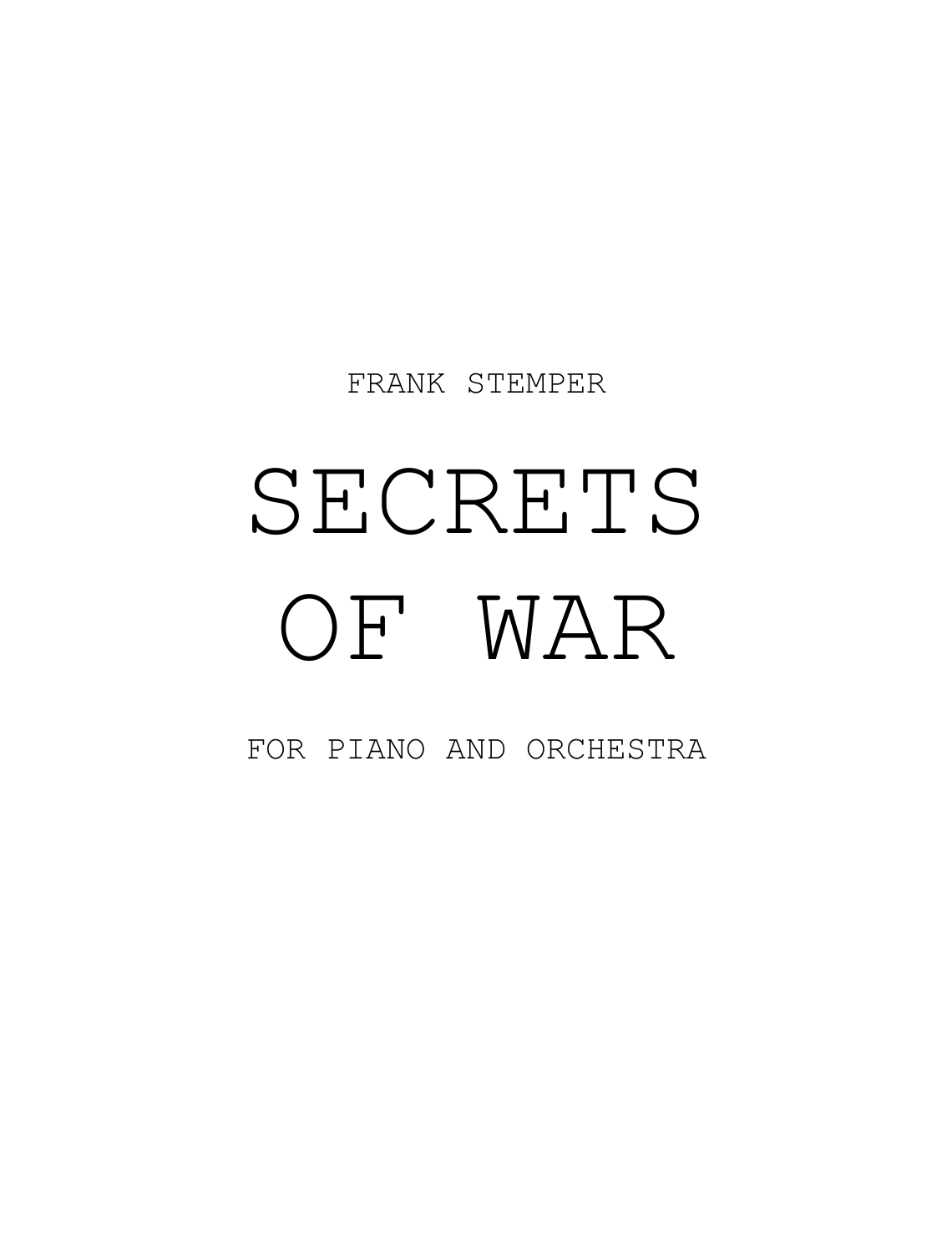## Percussion Set-up Secrets of War

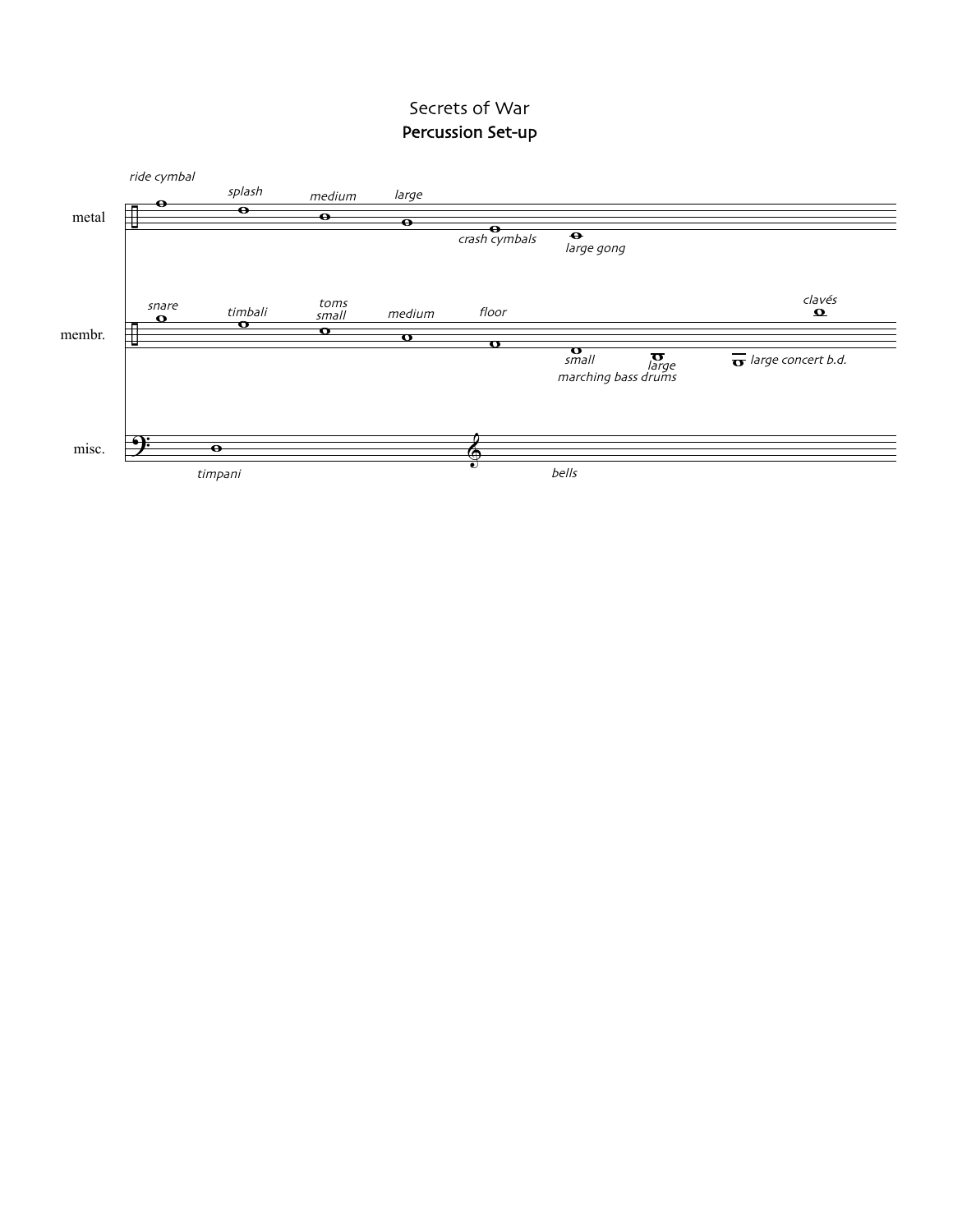## Secrets of War

Frank Stemper

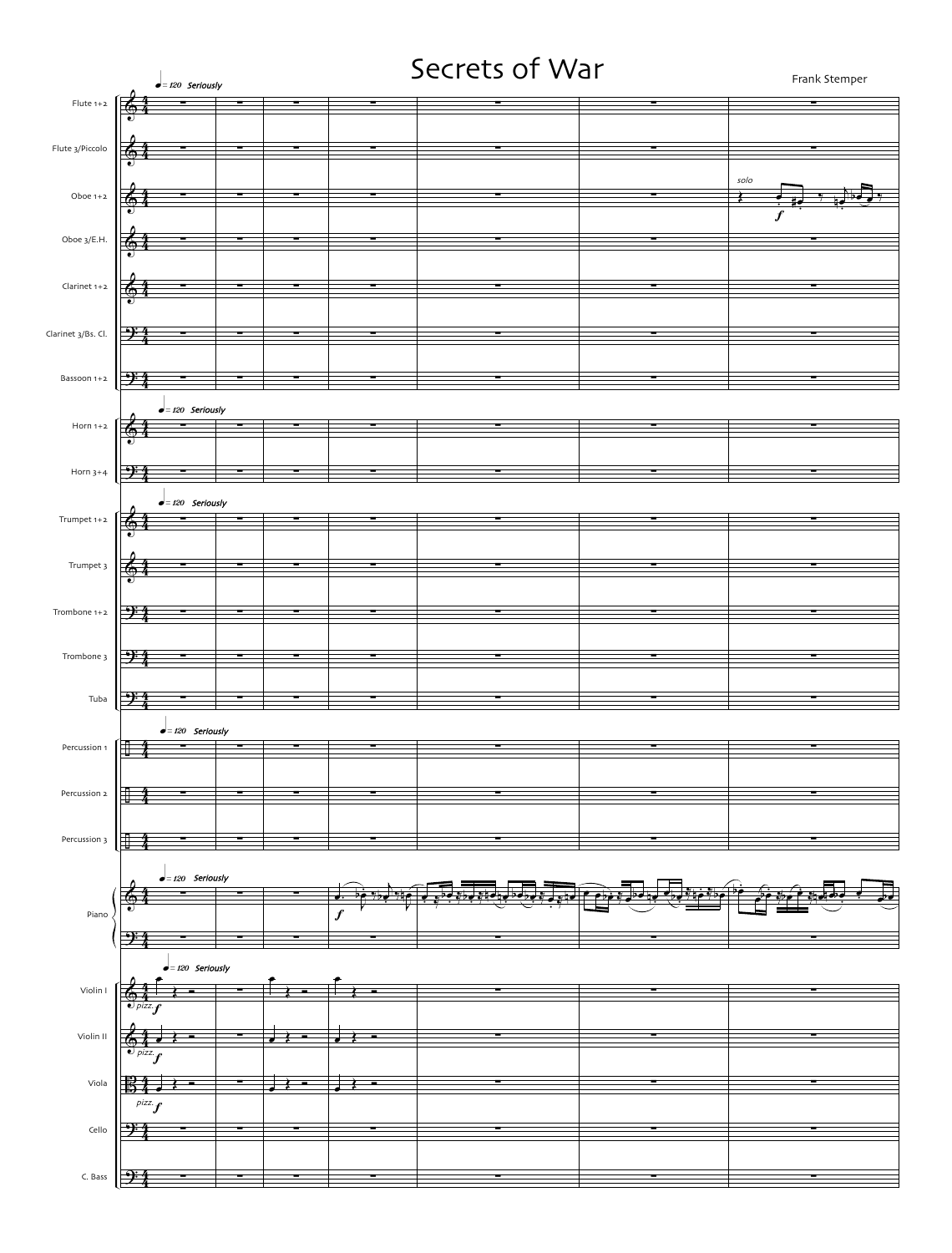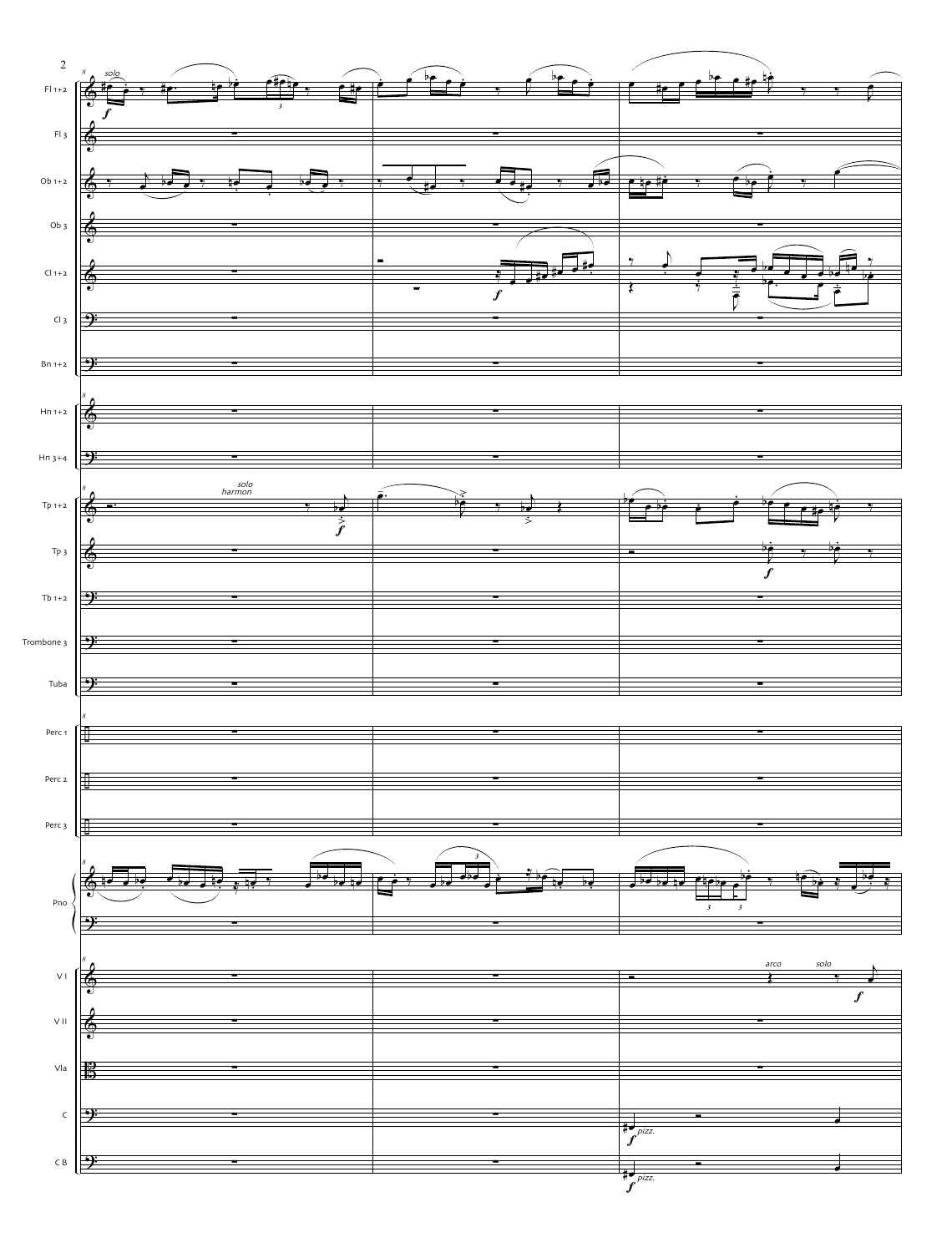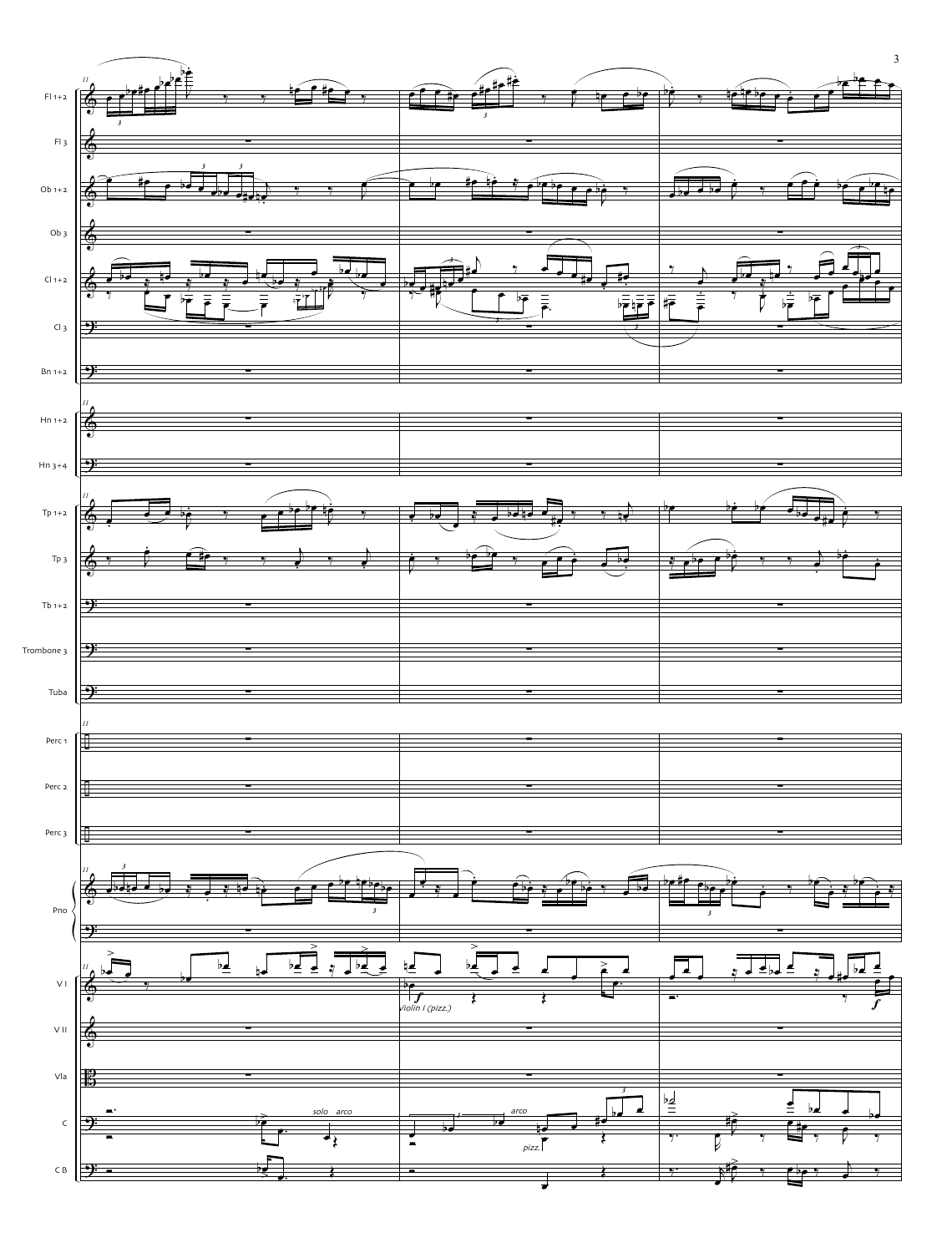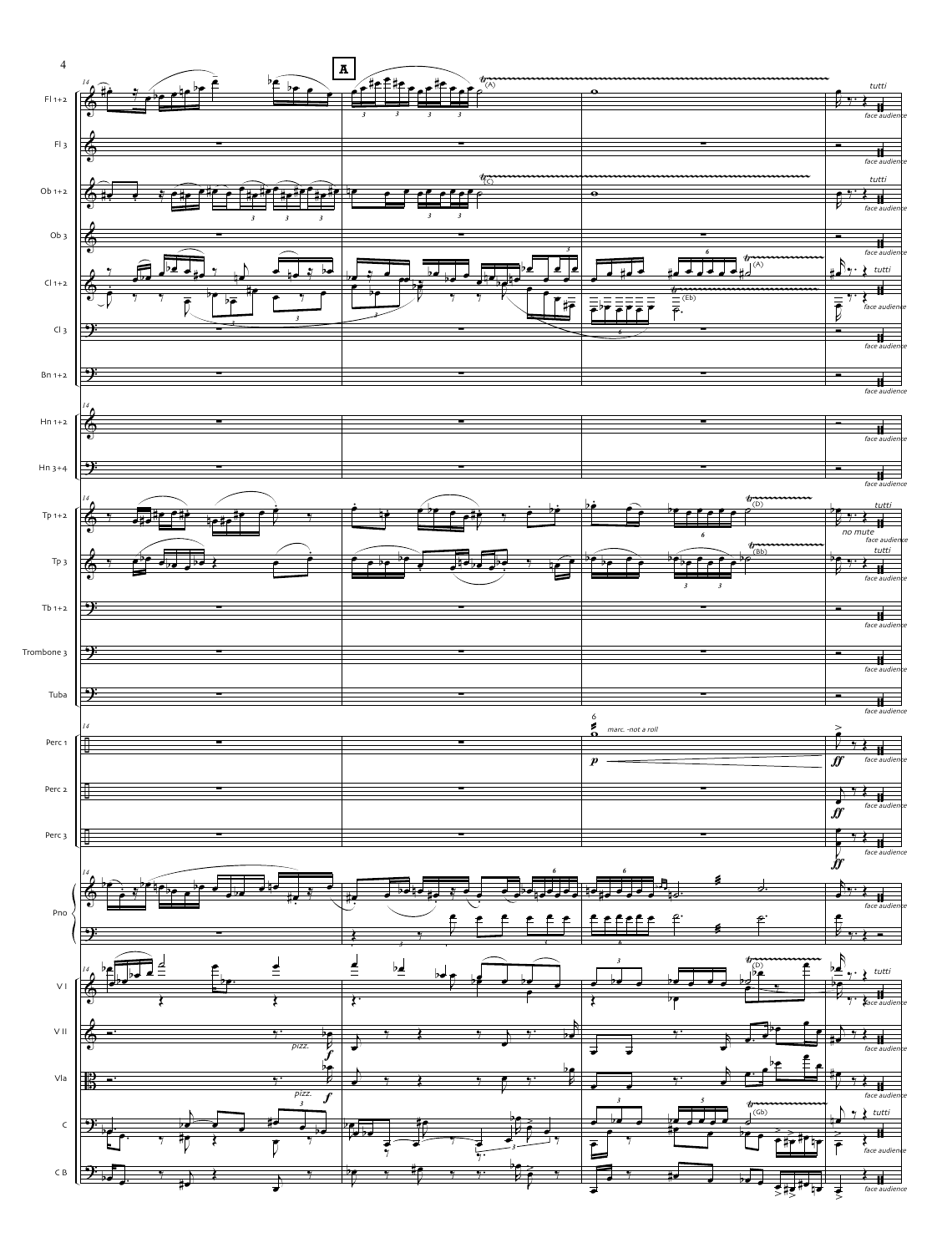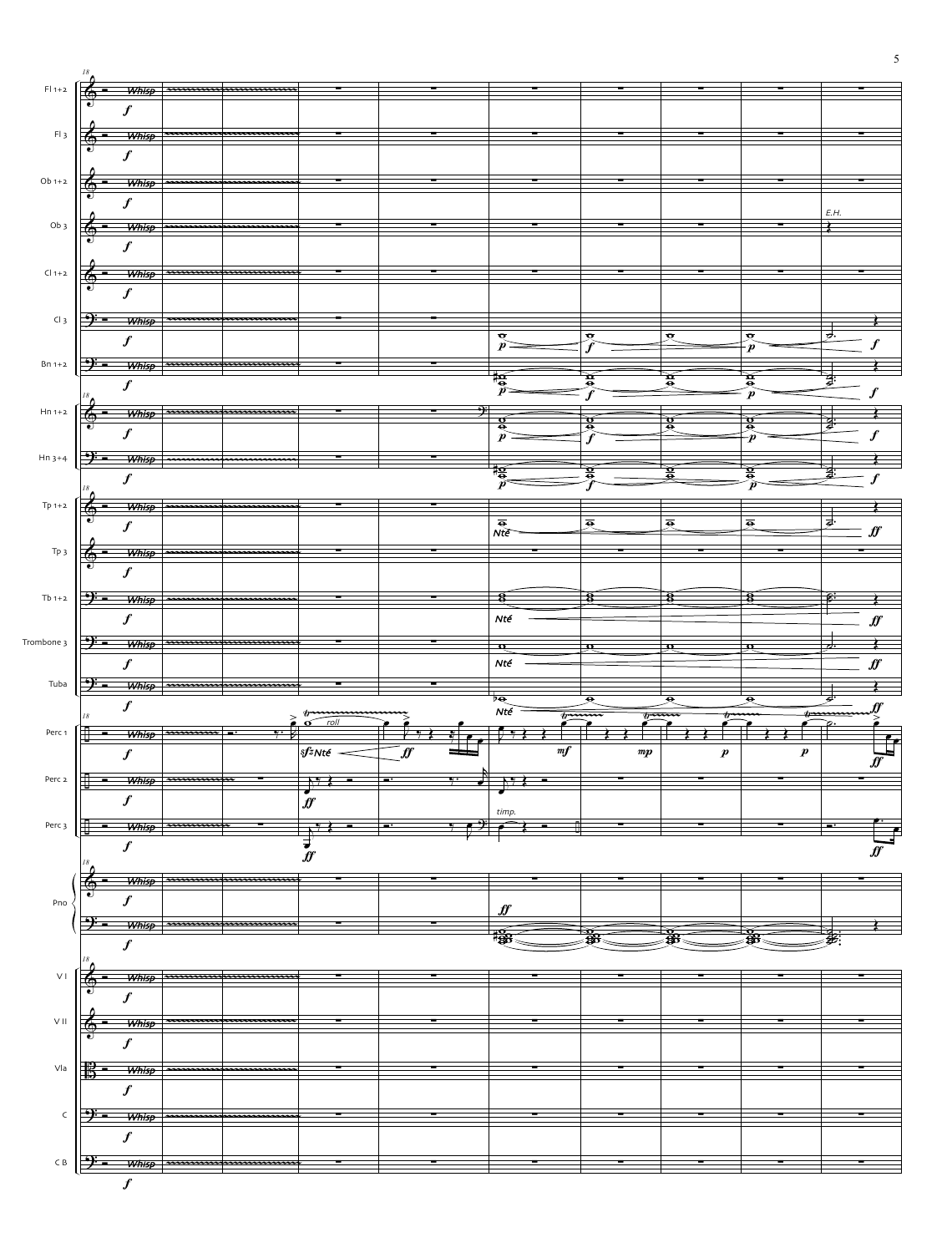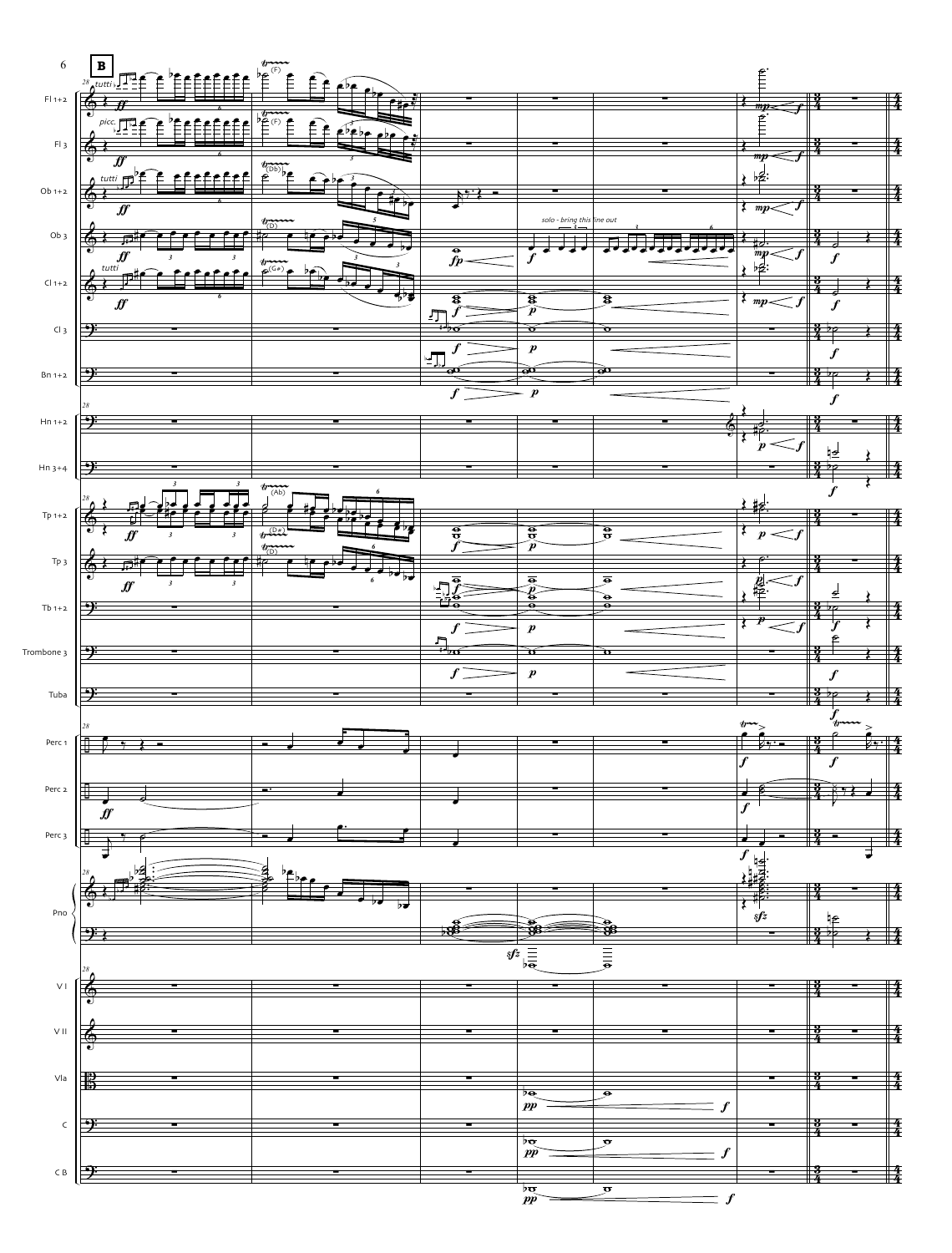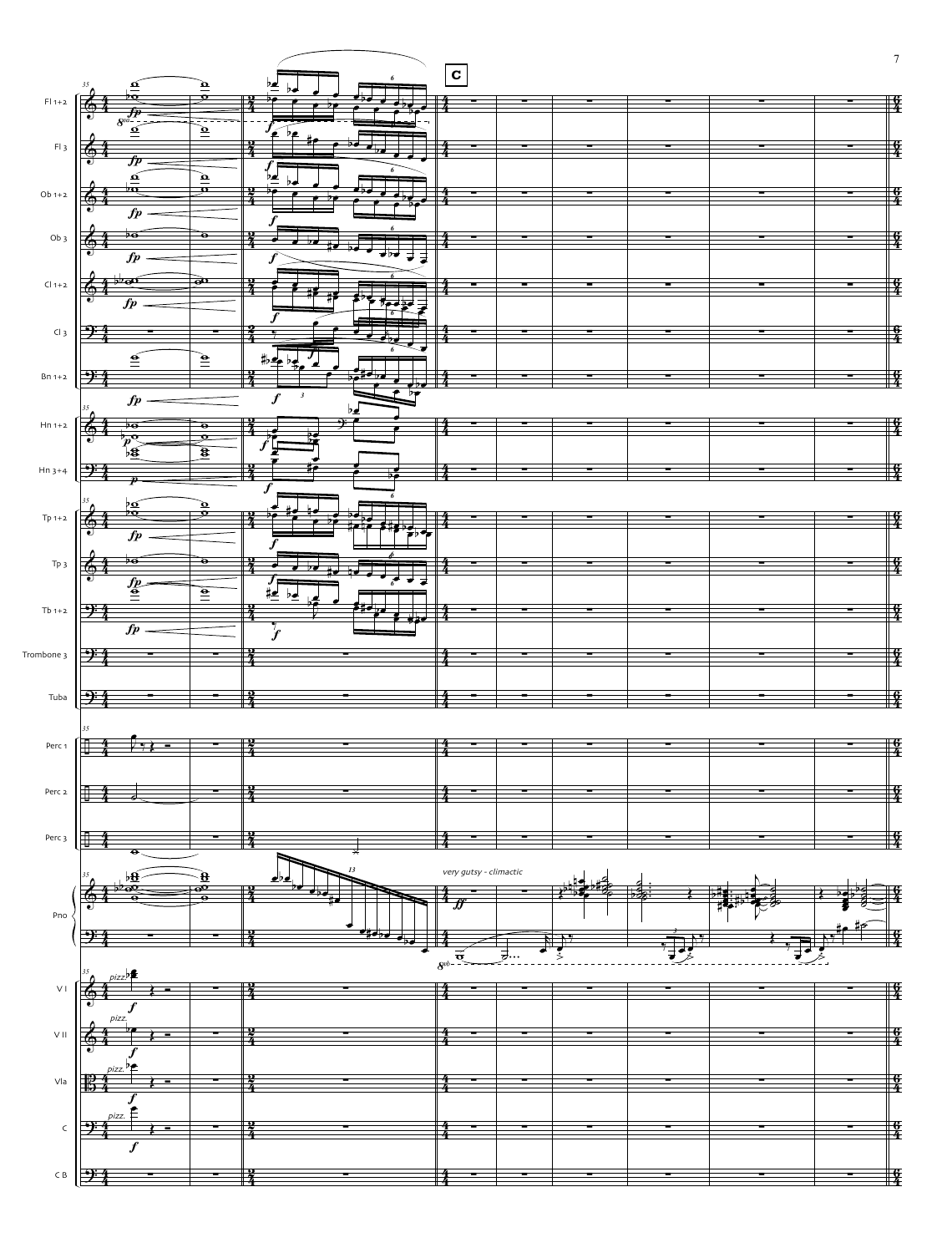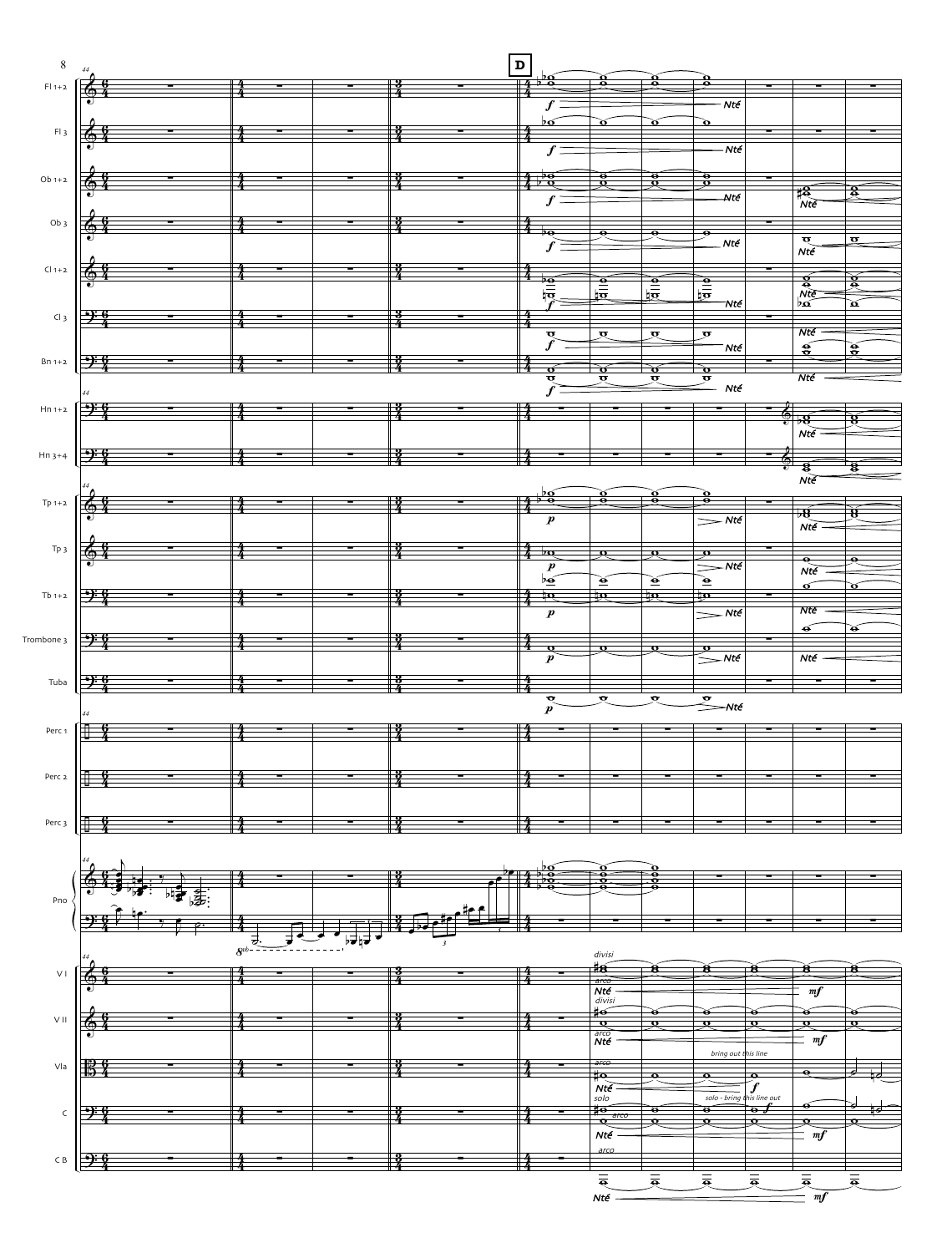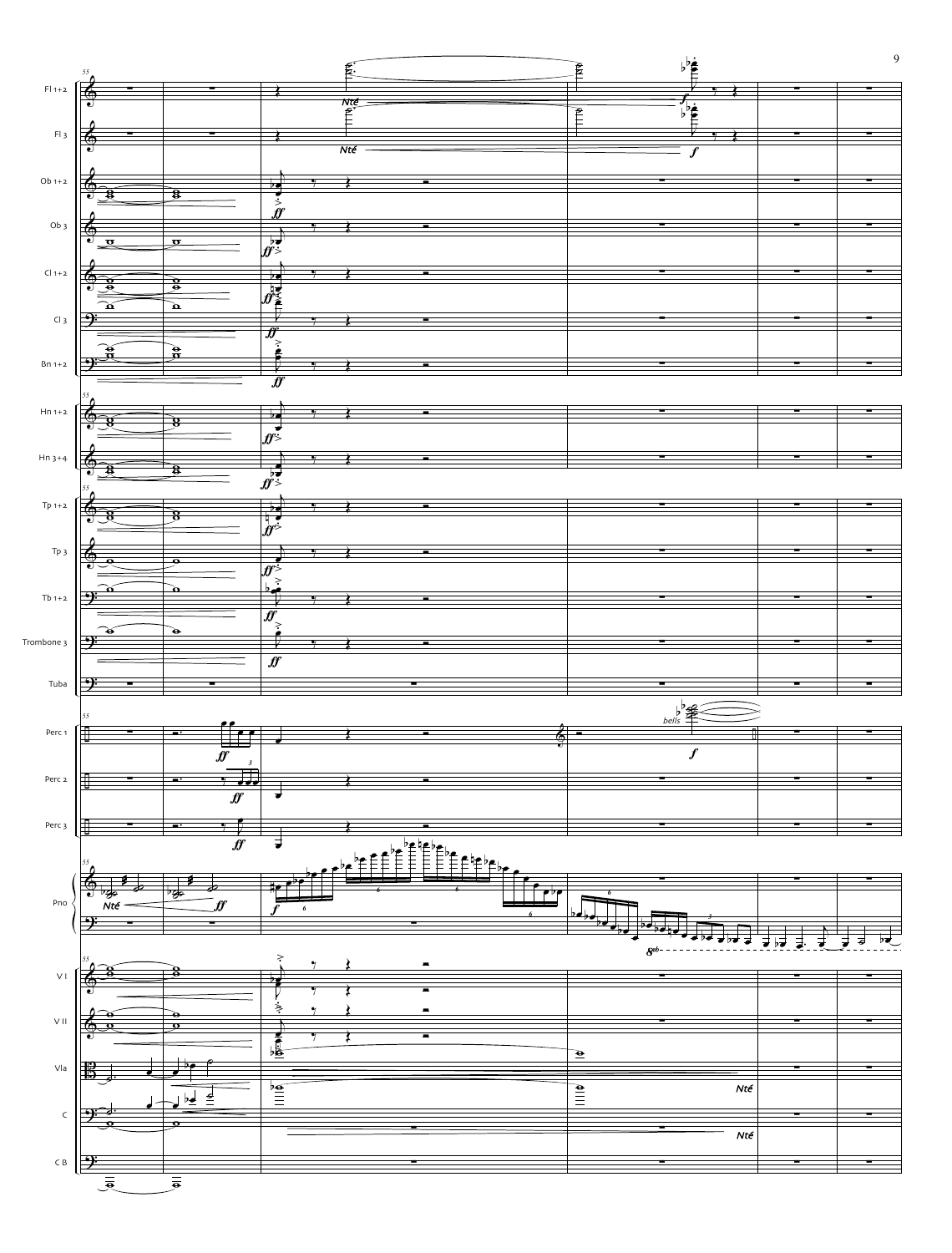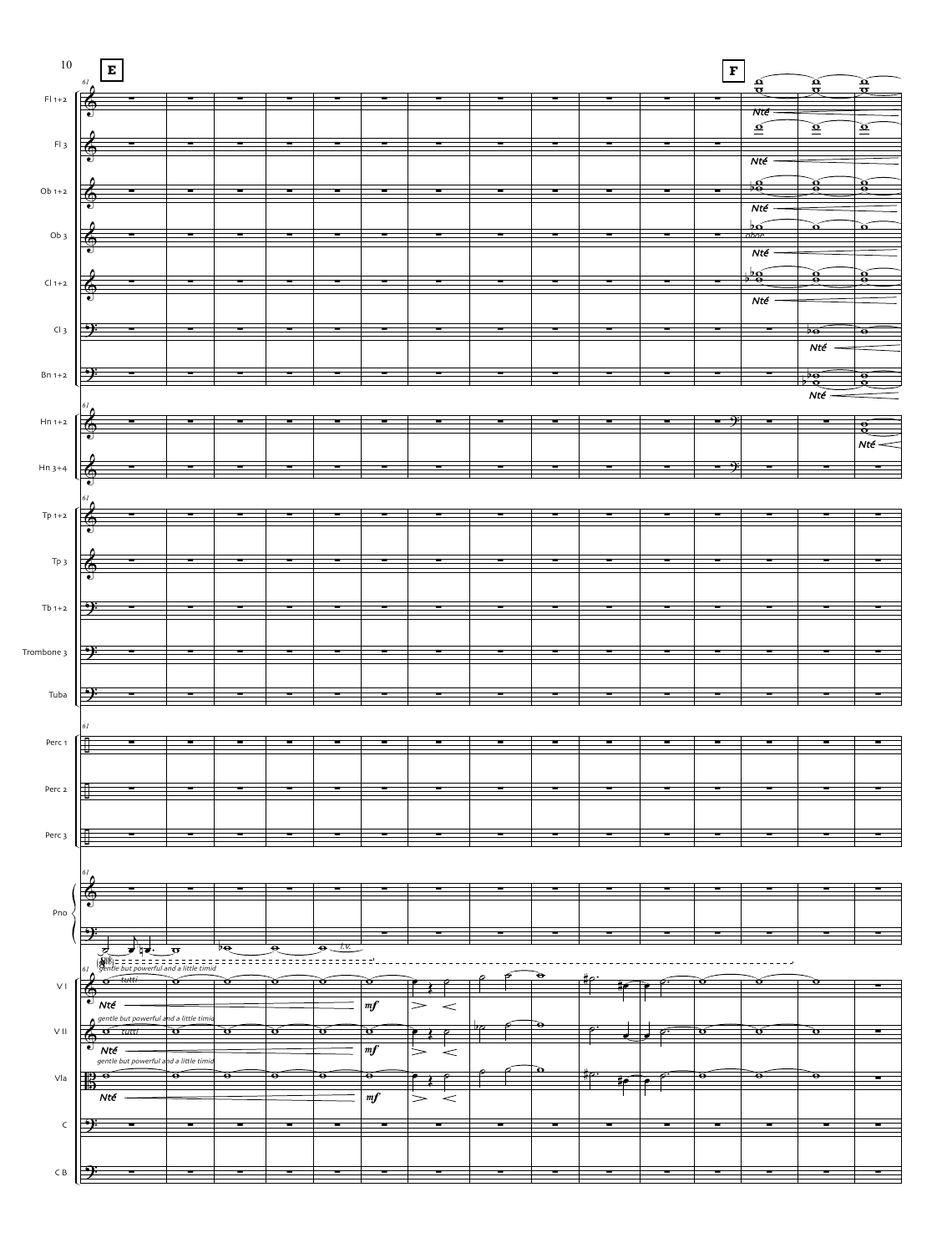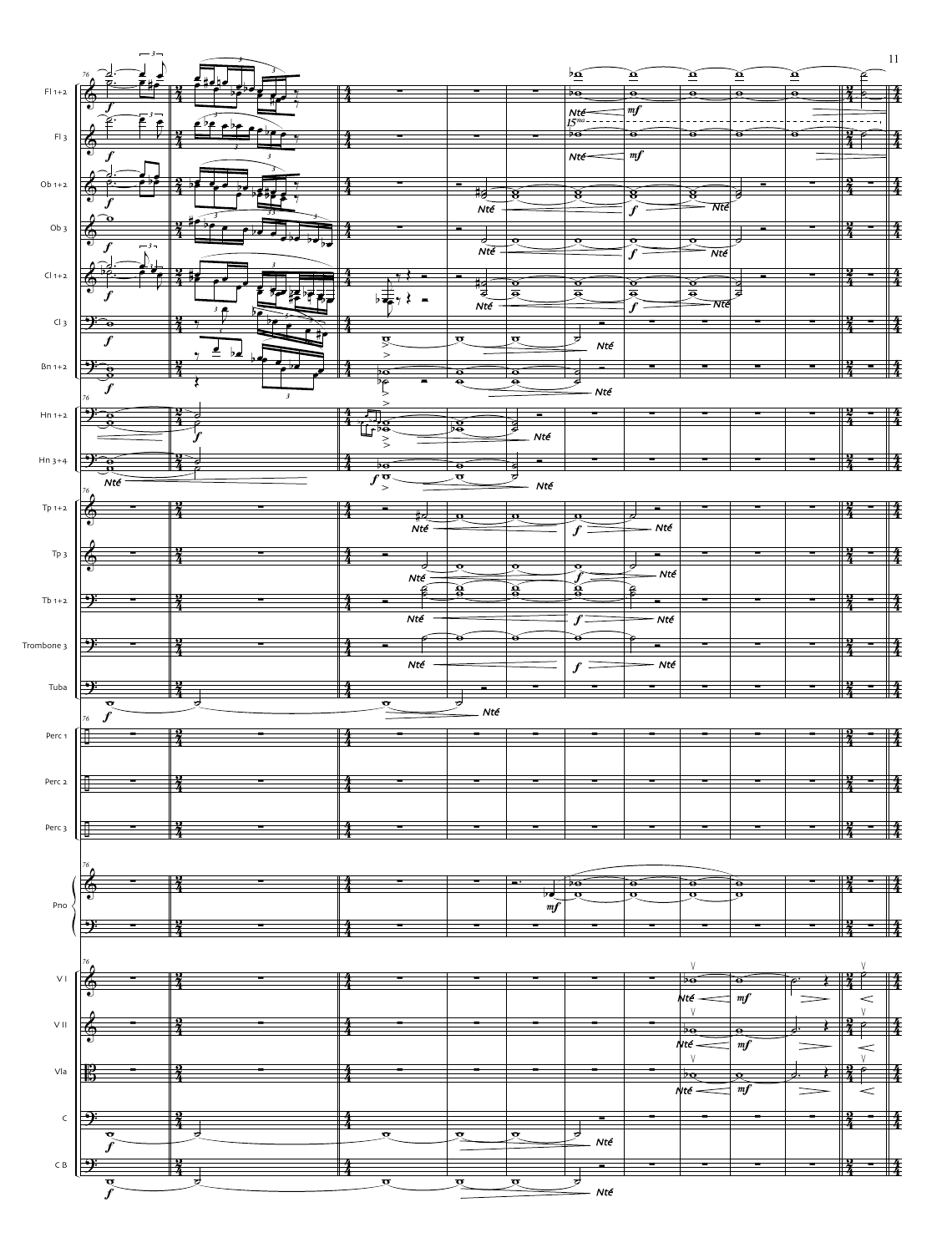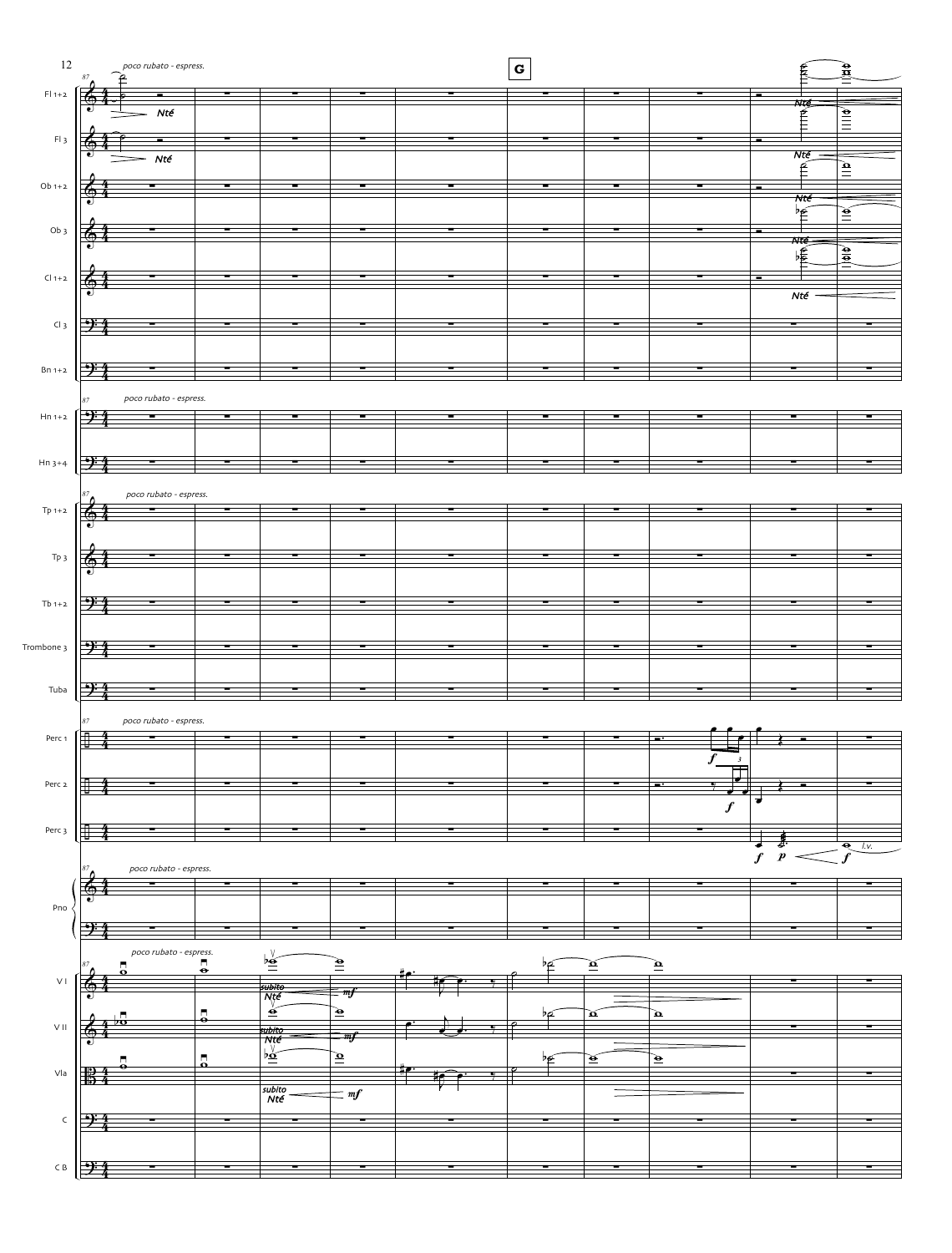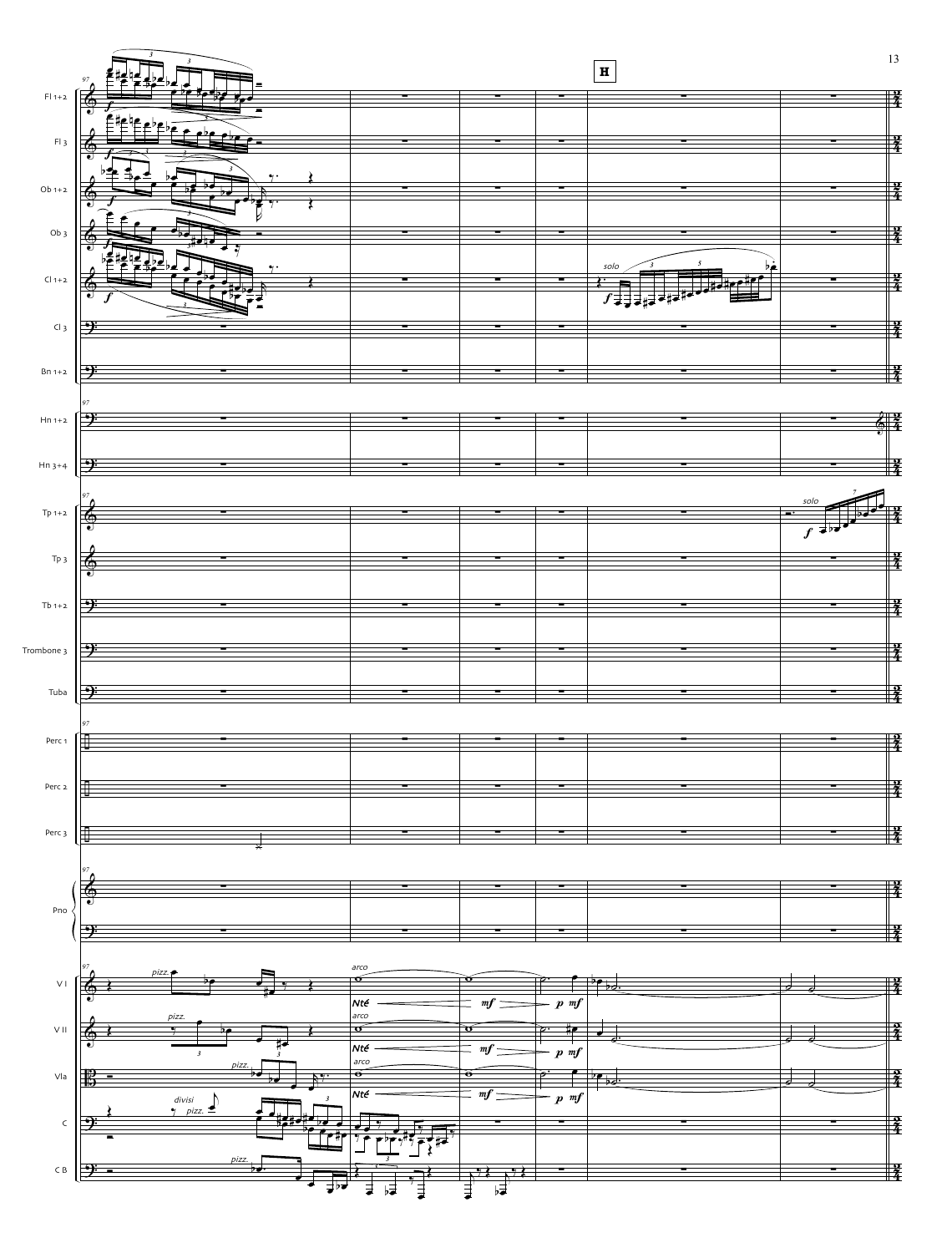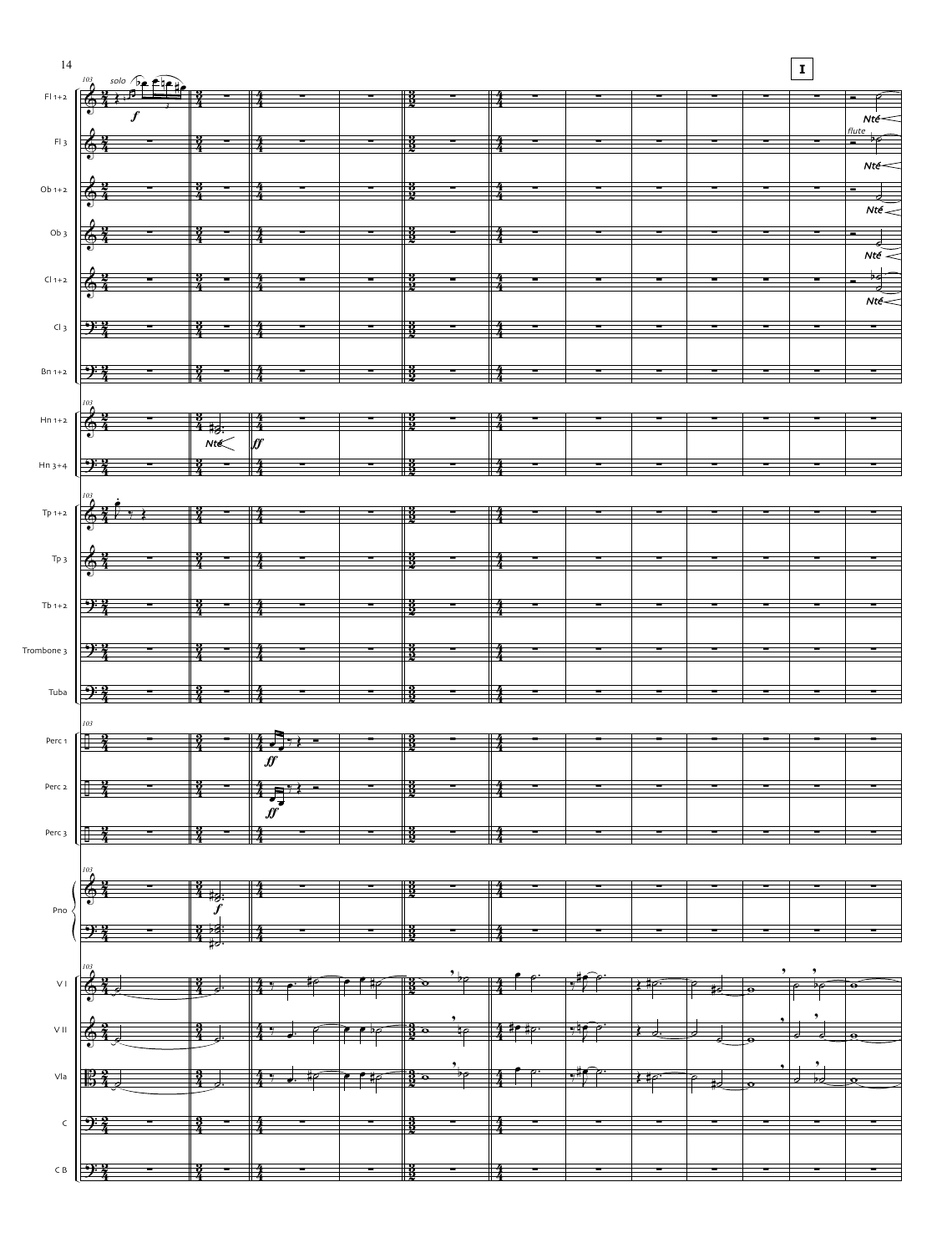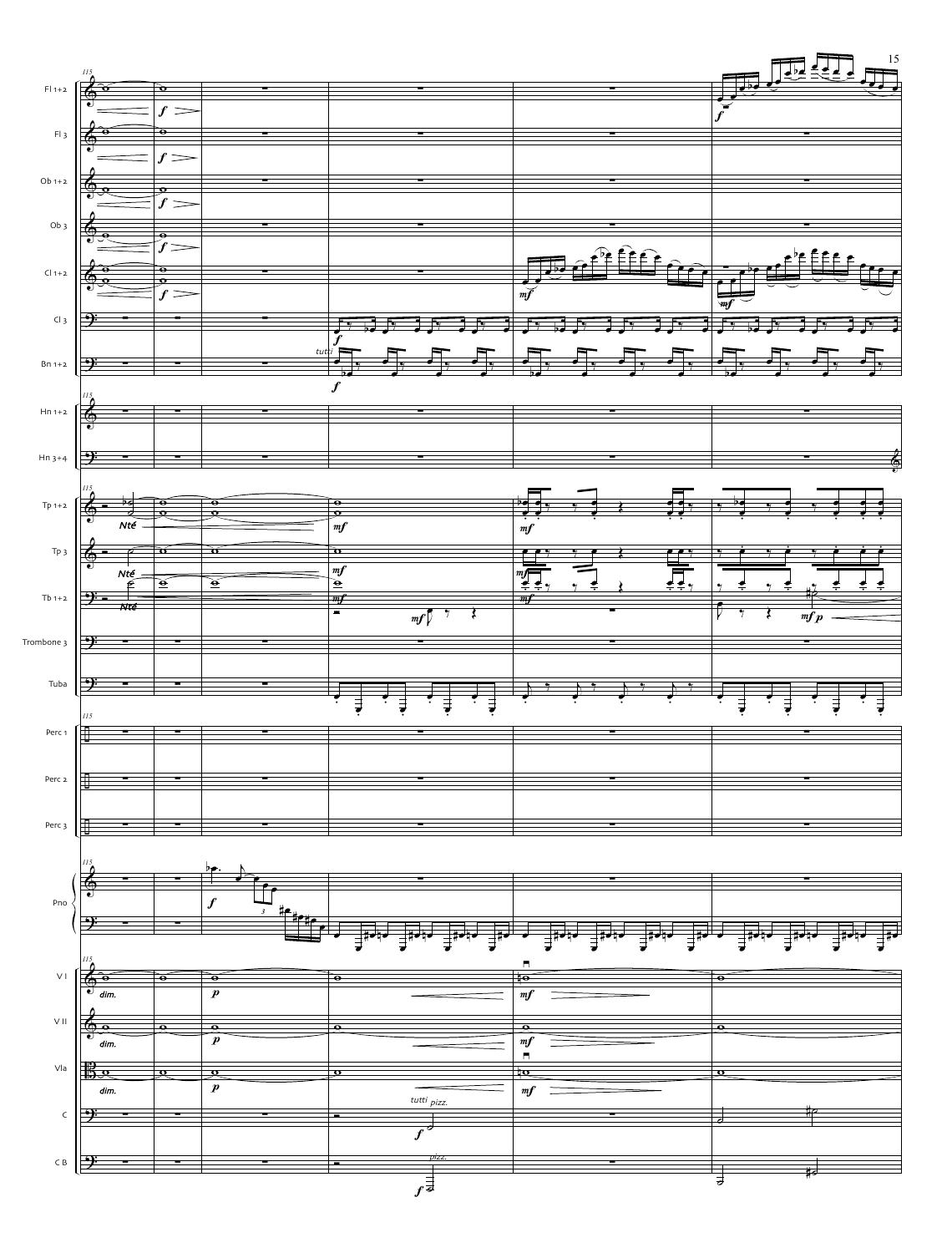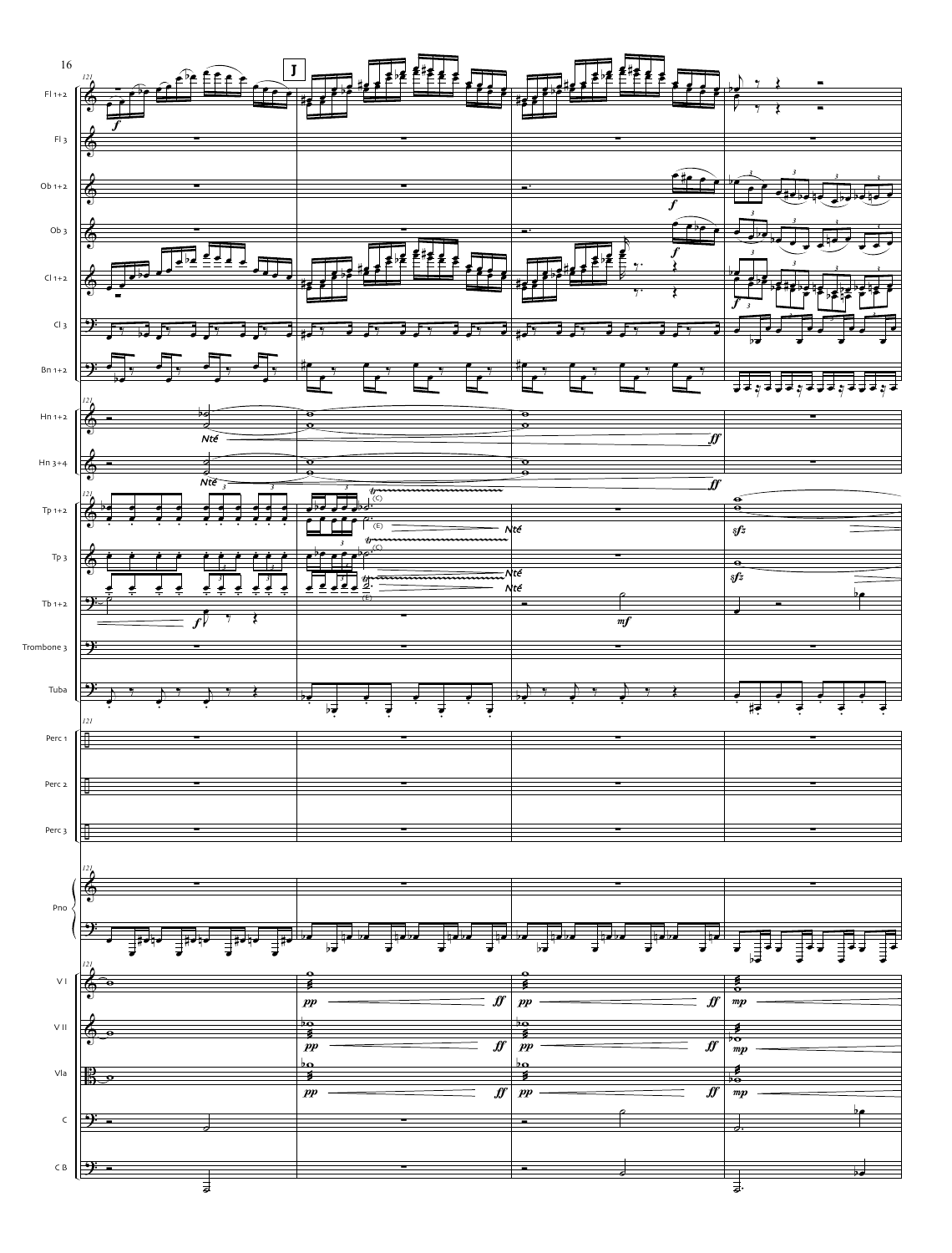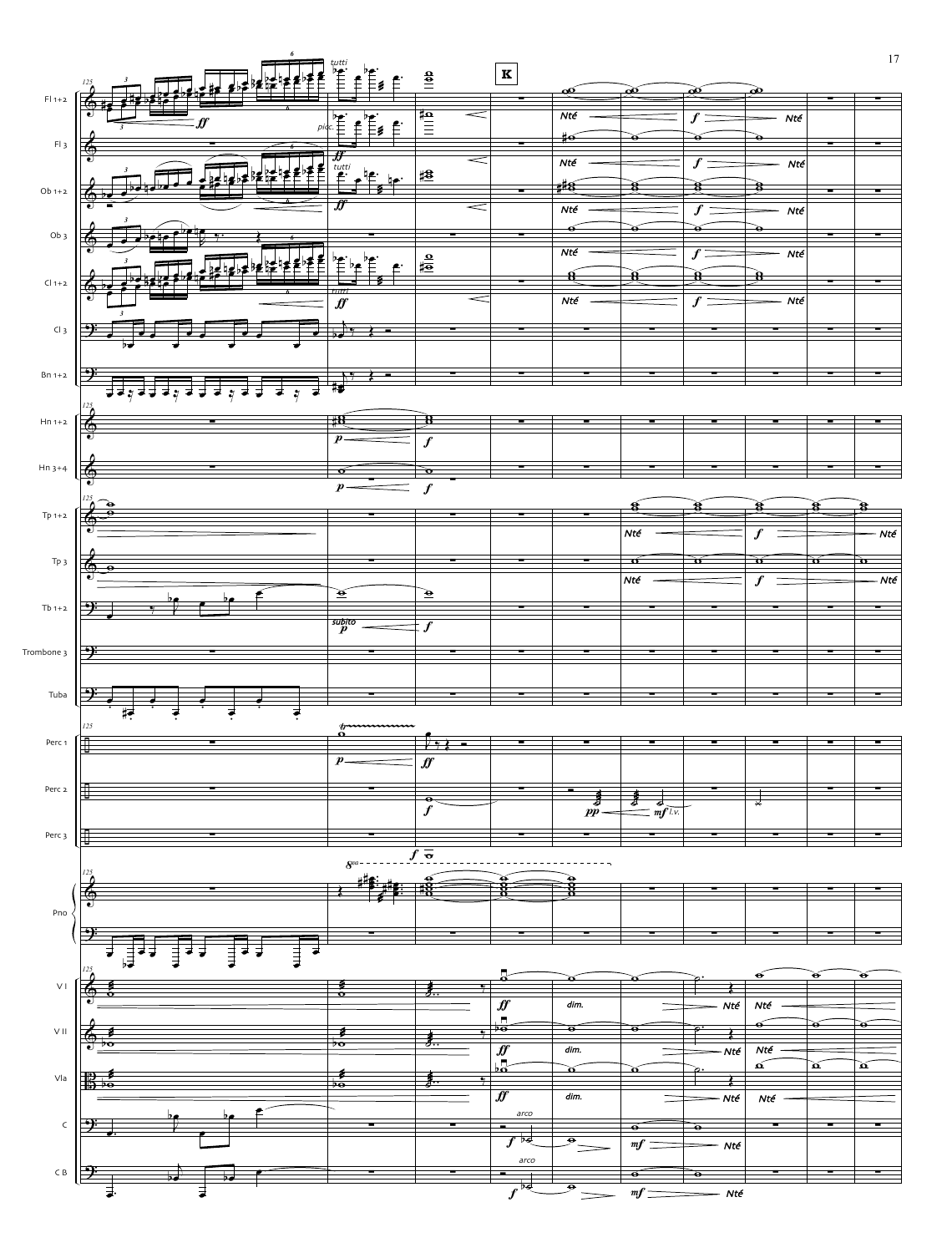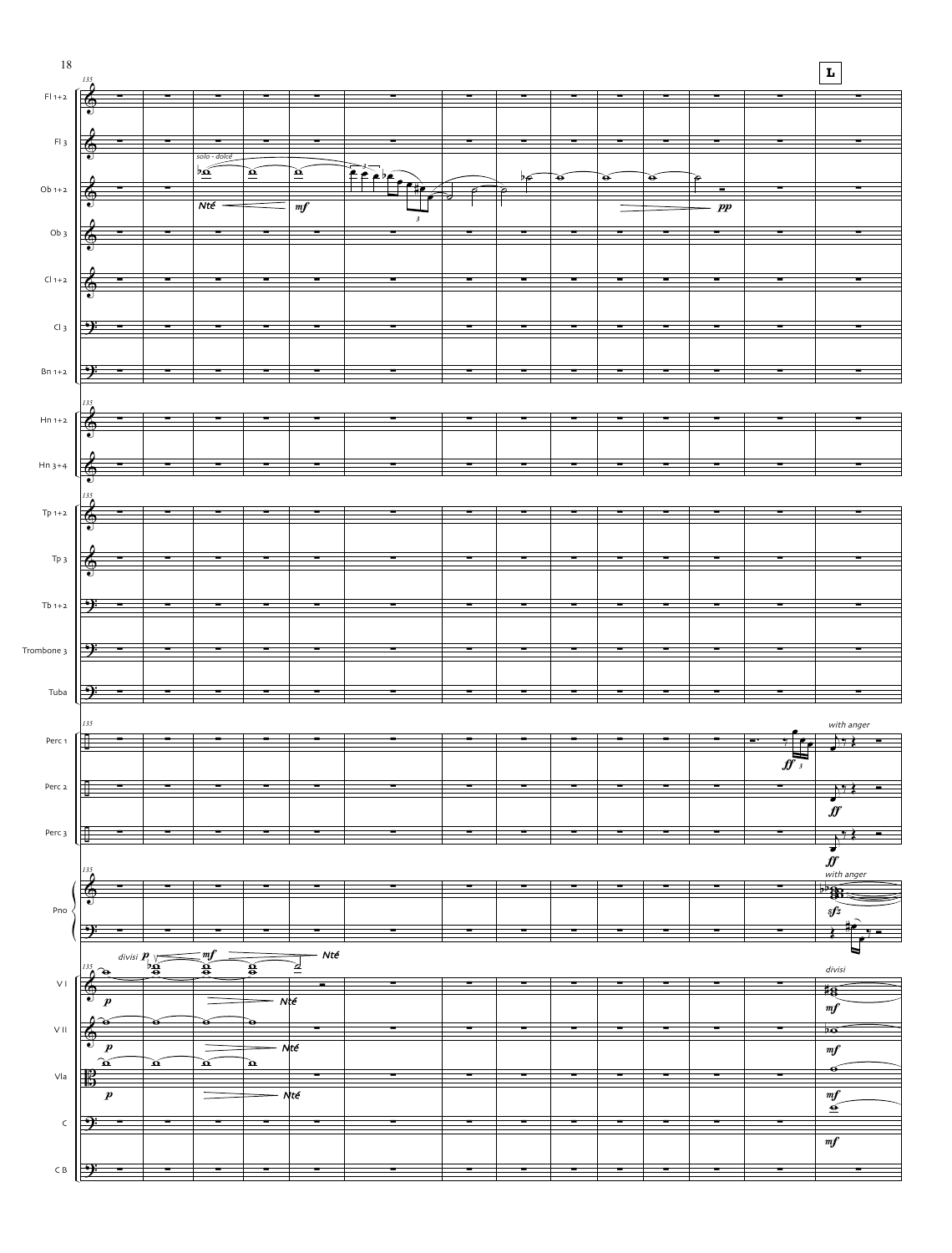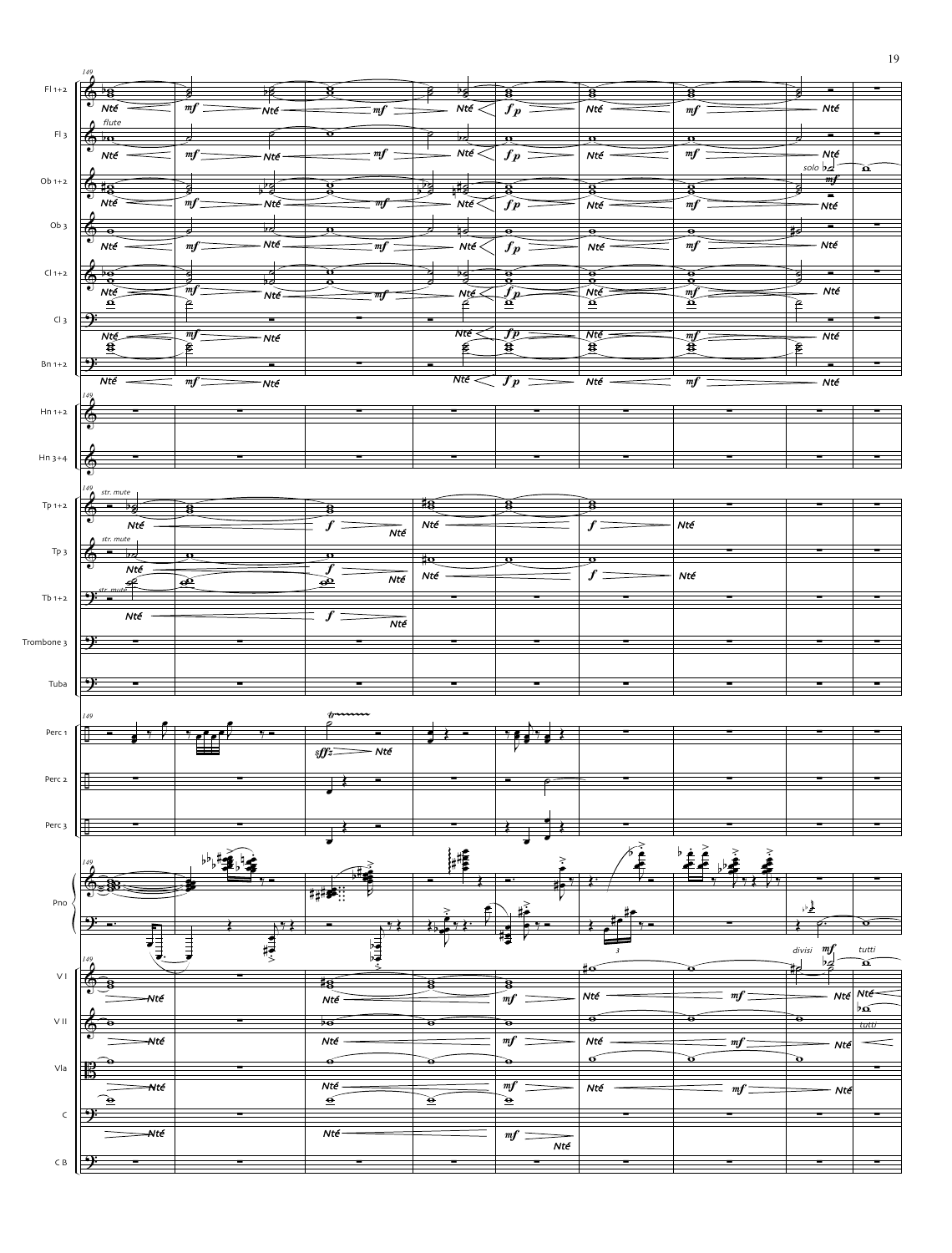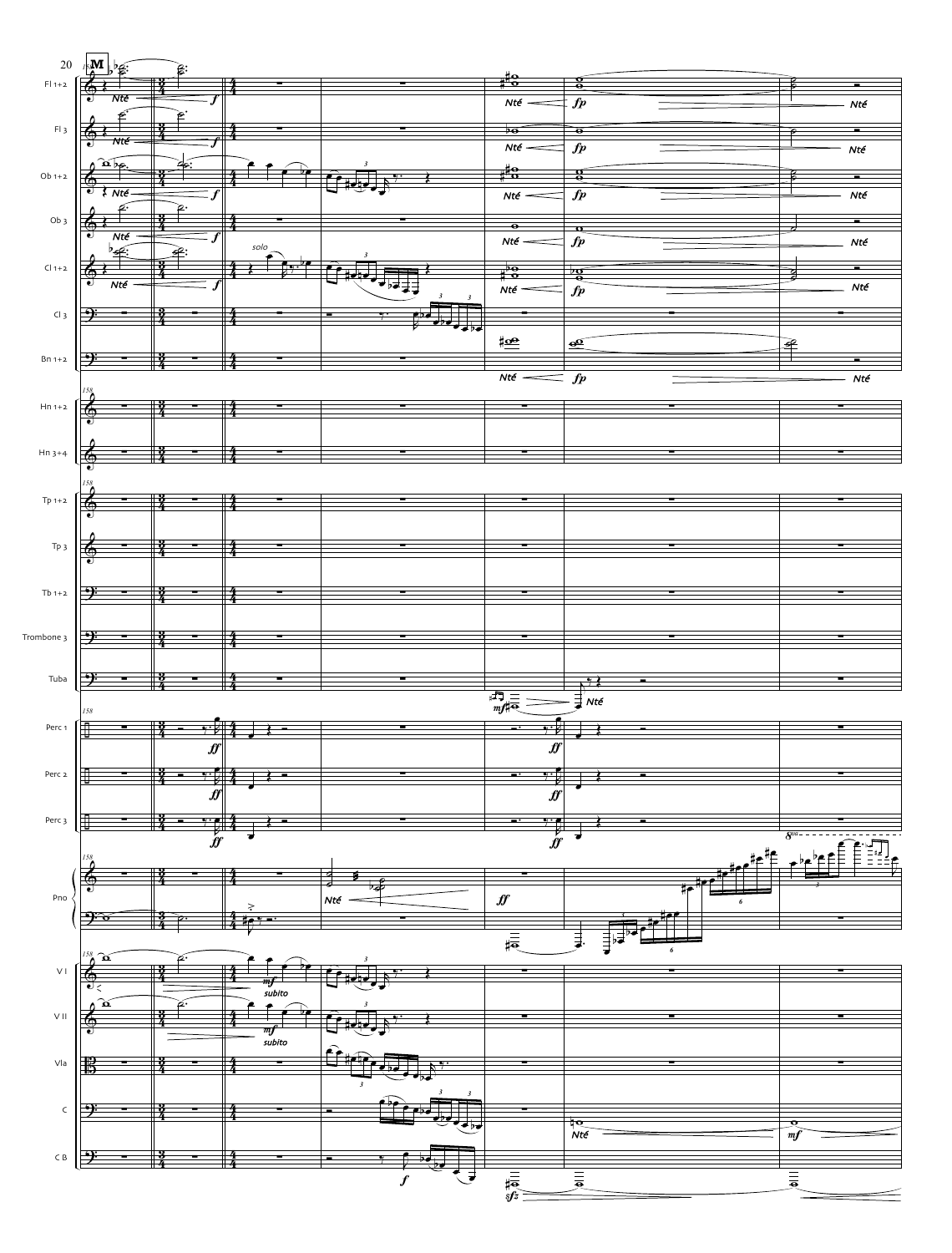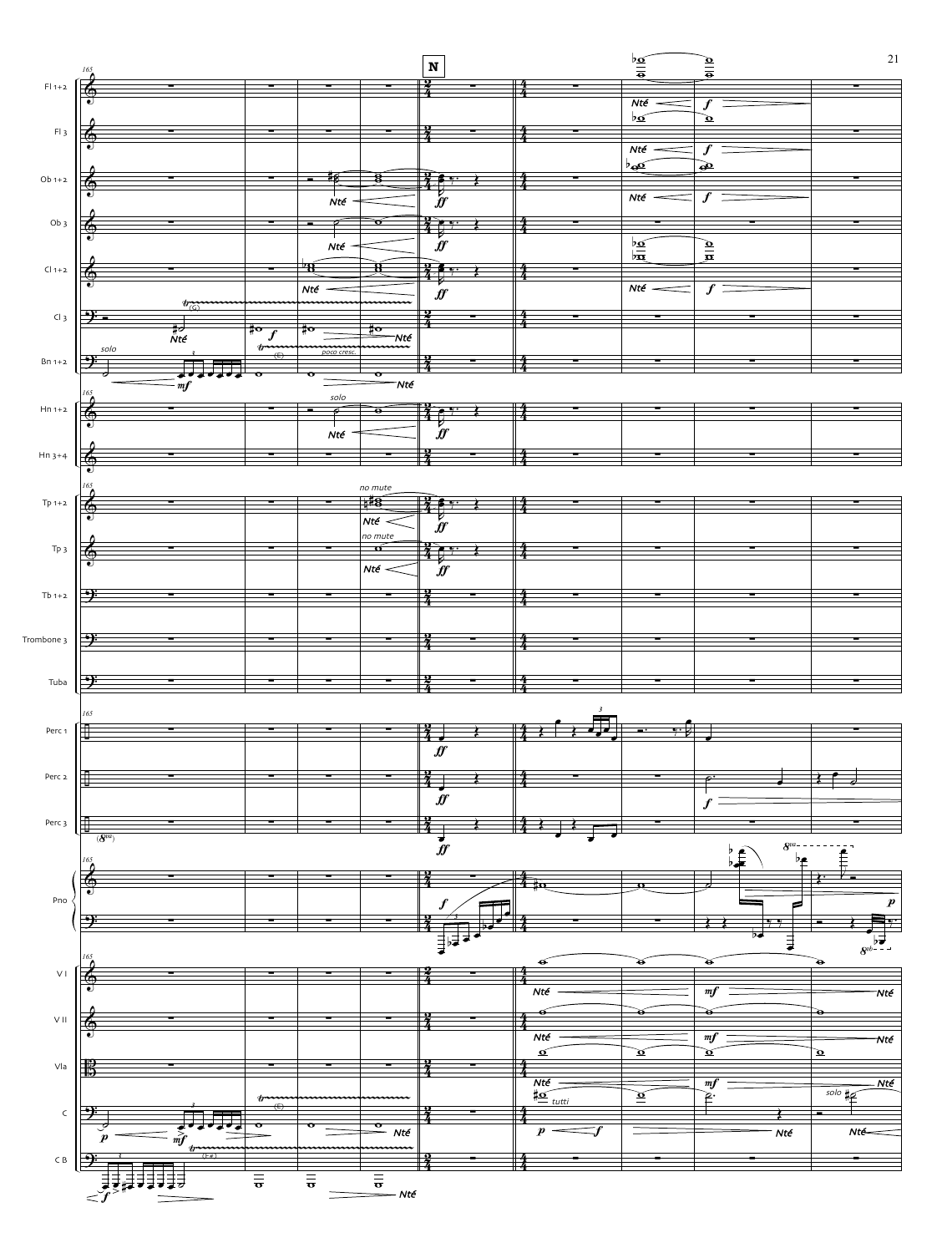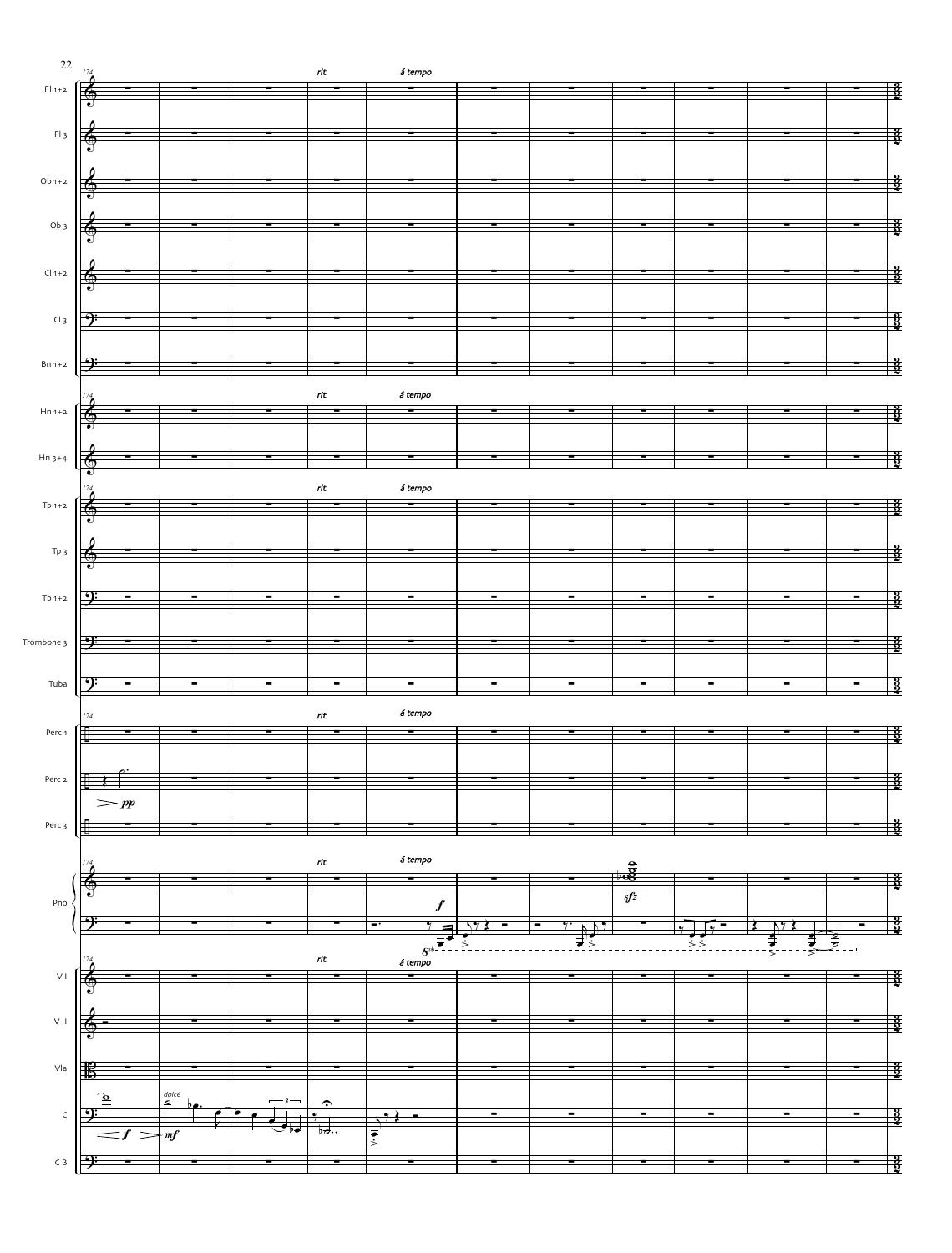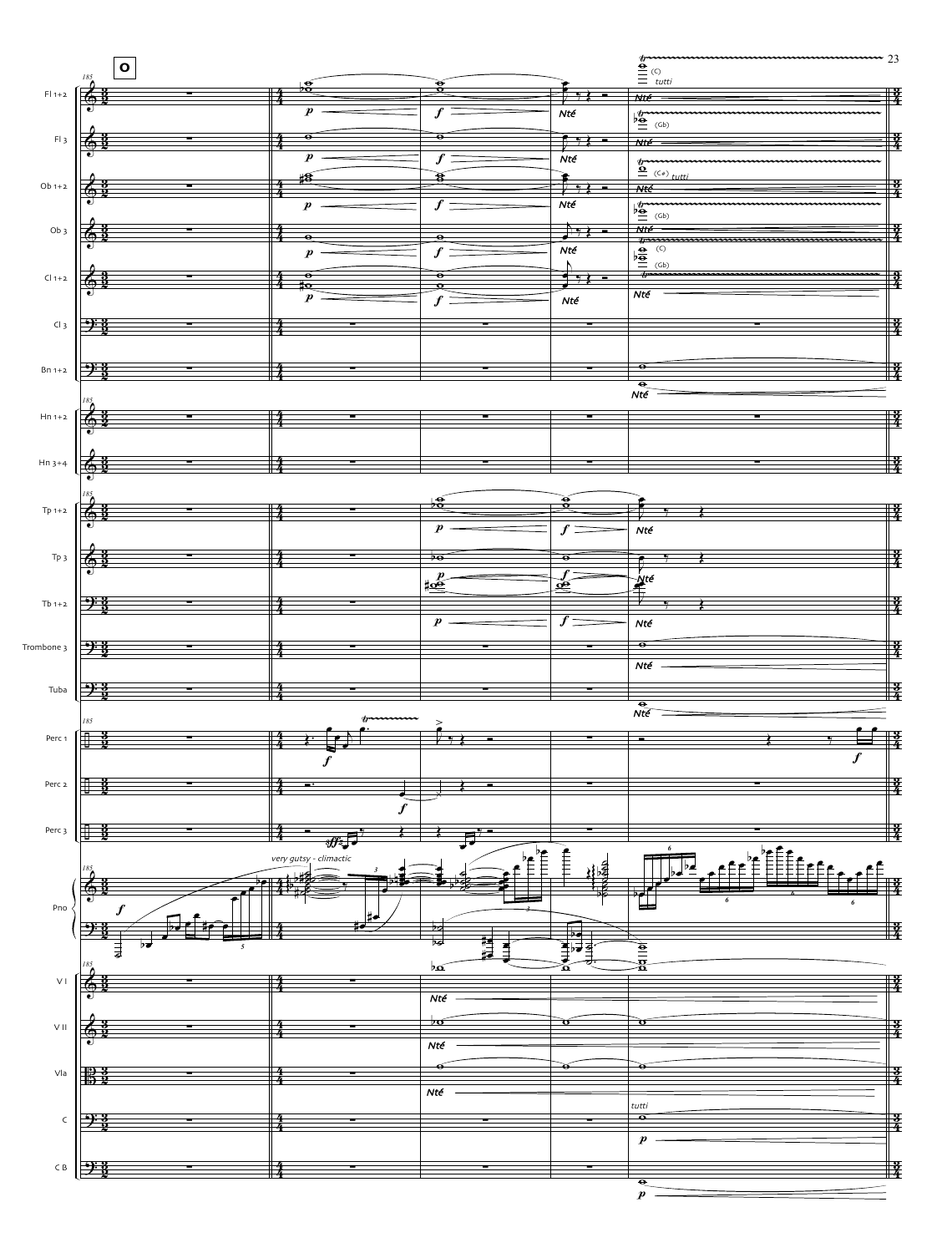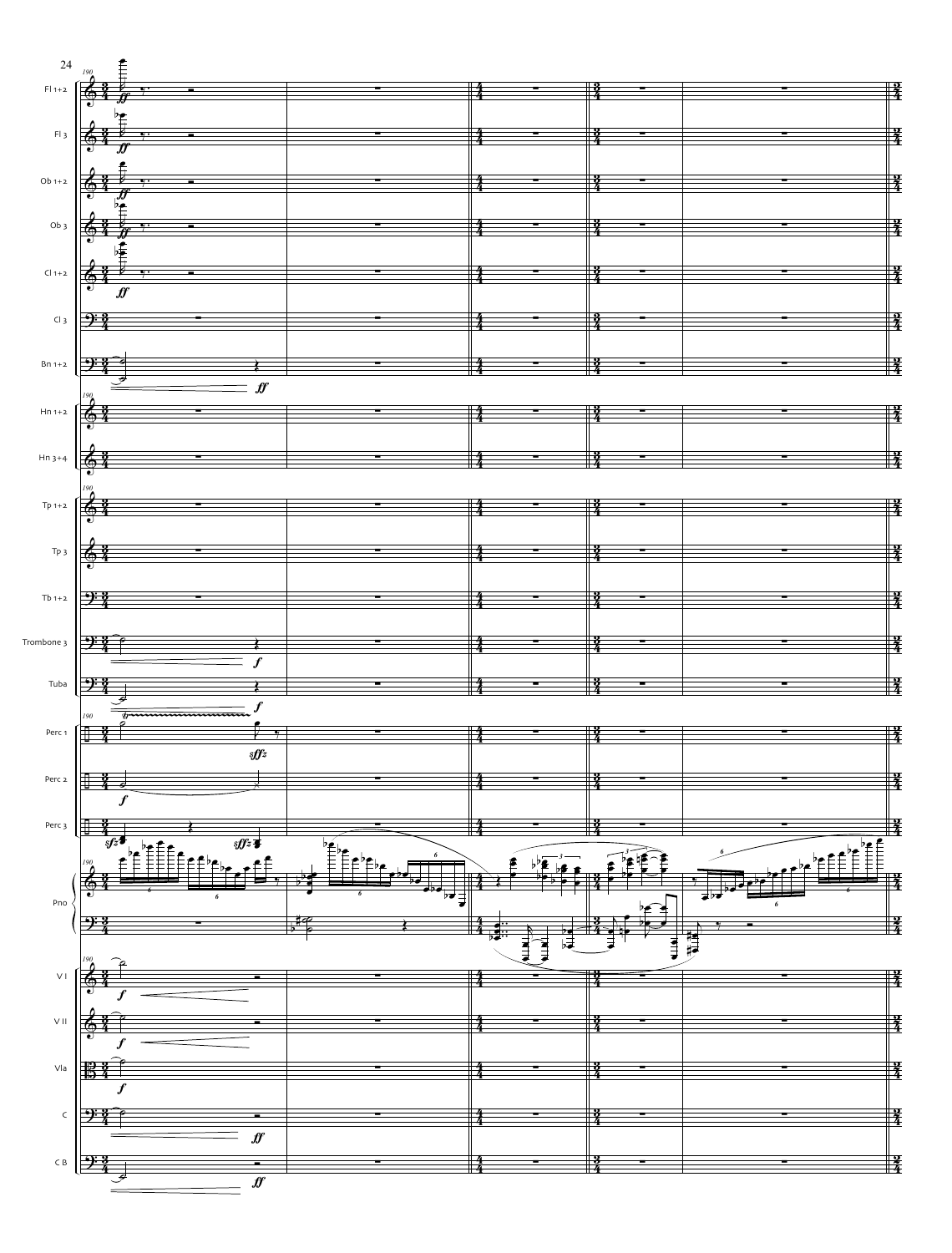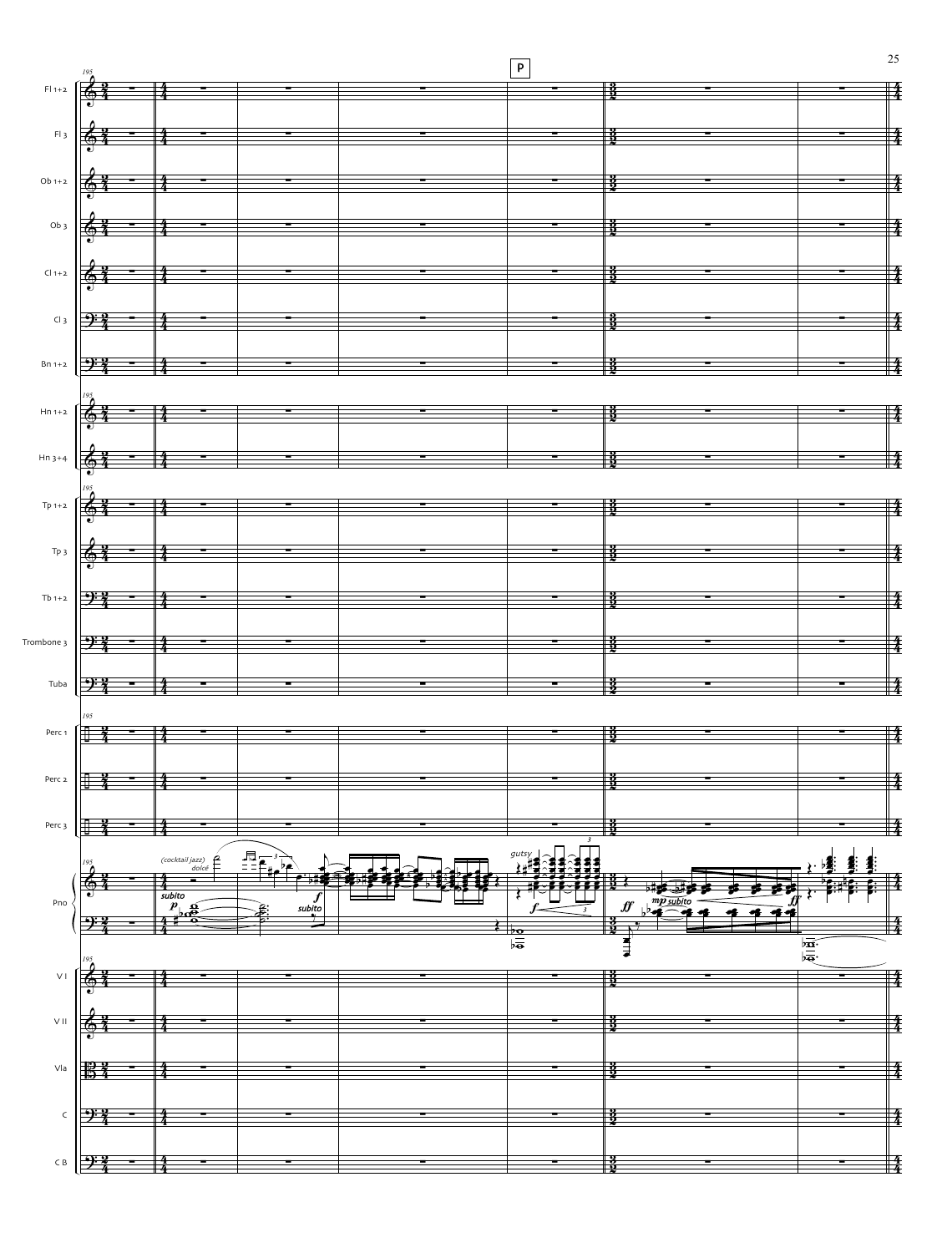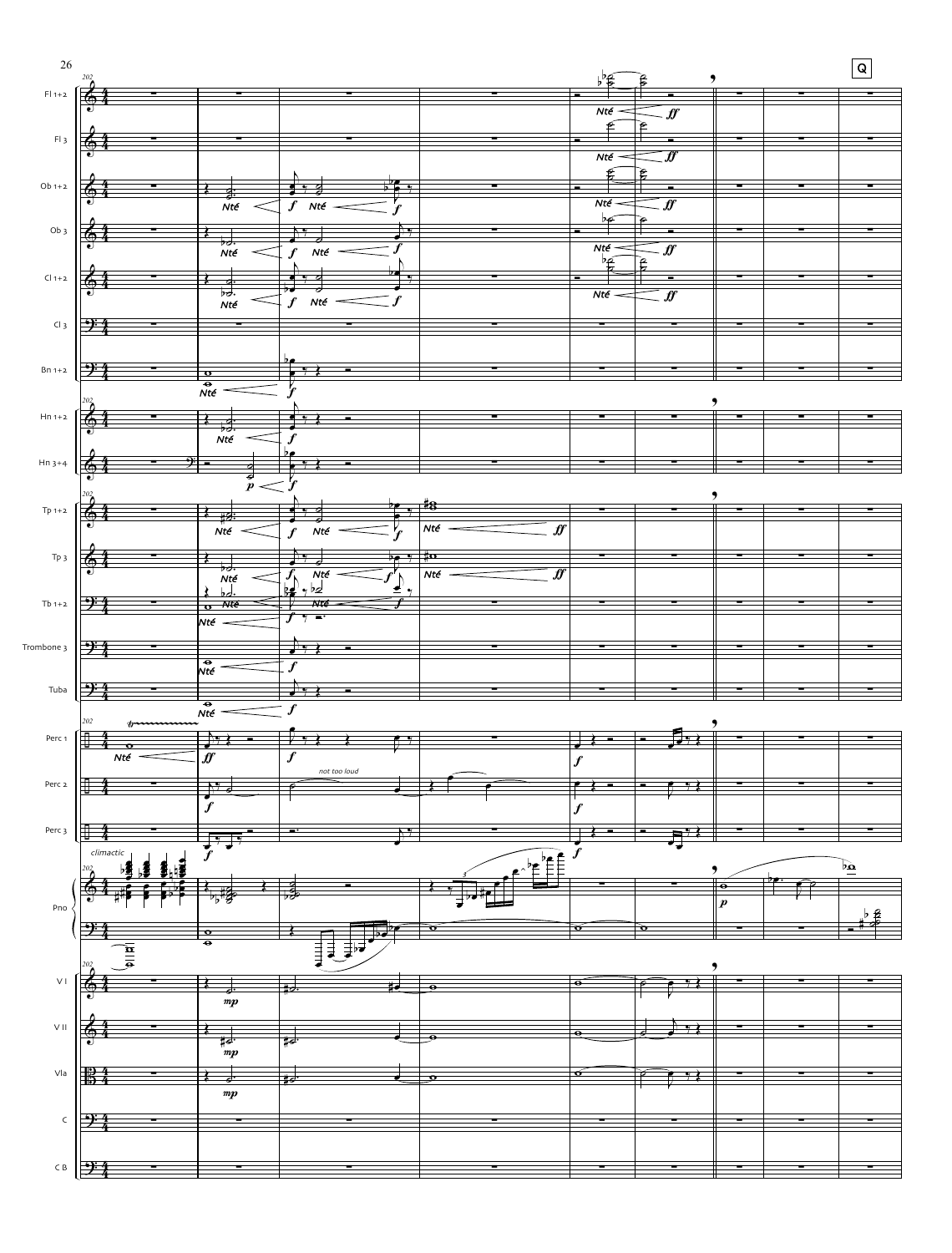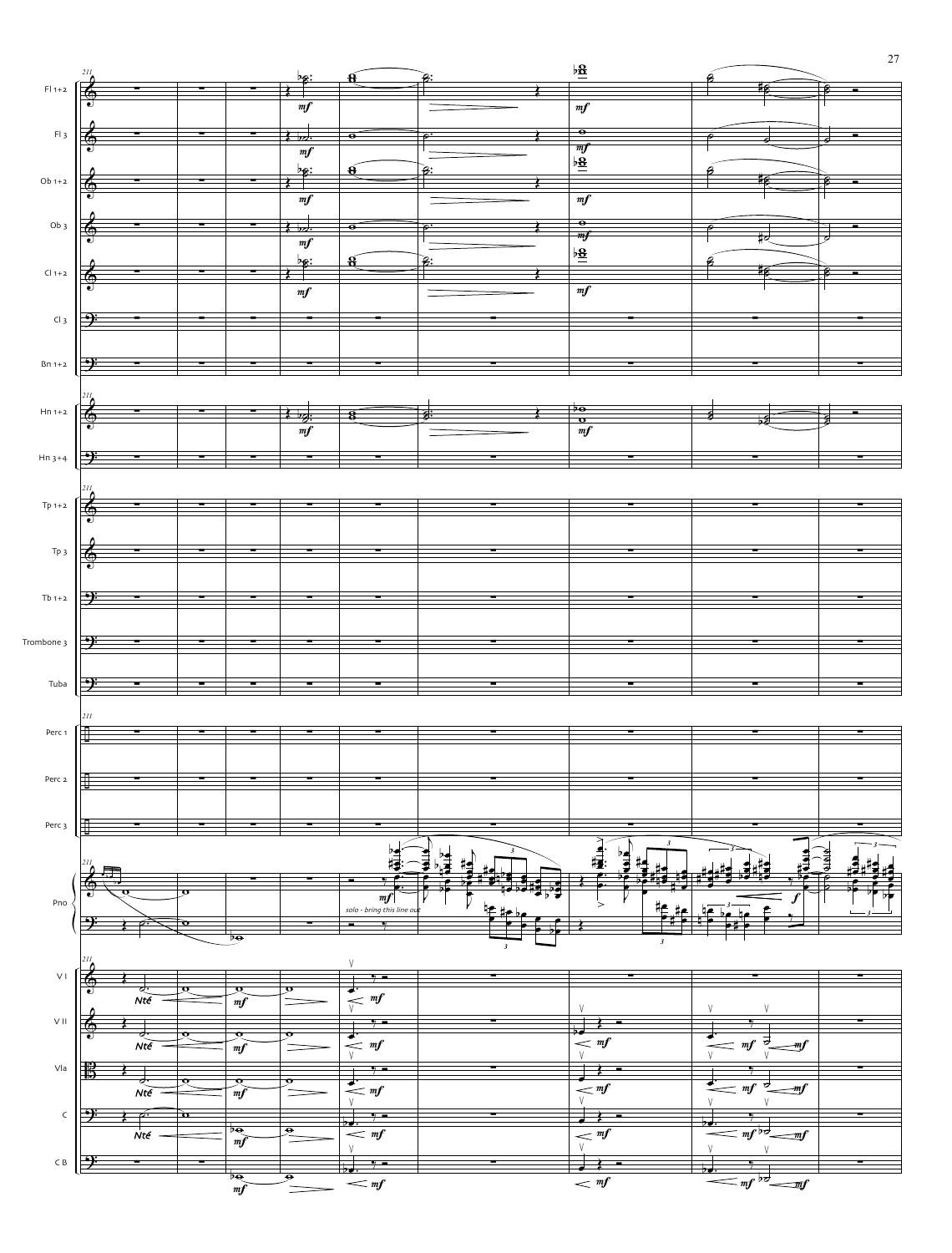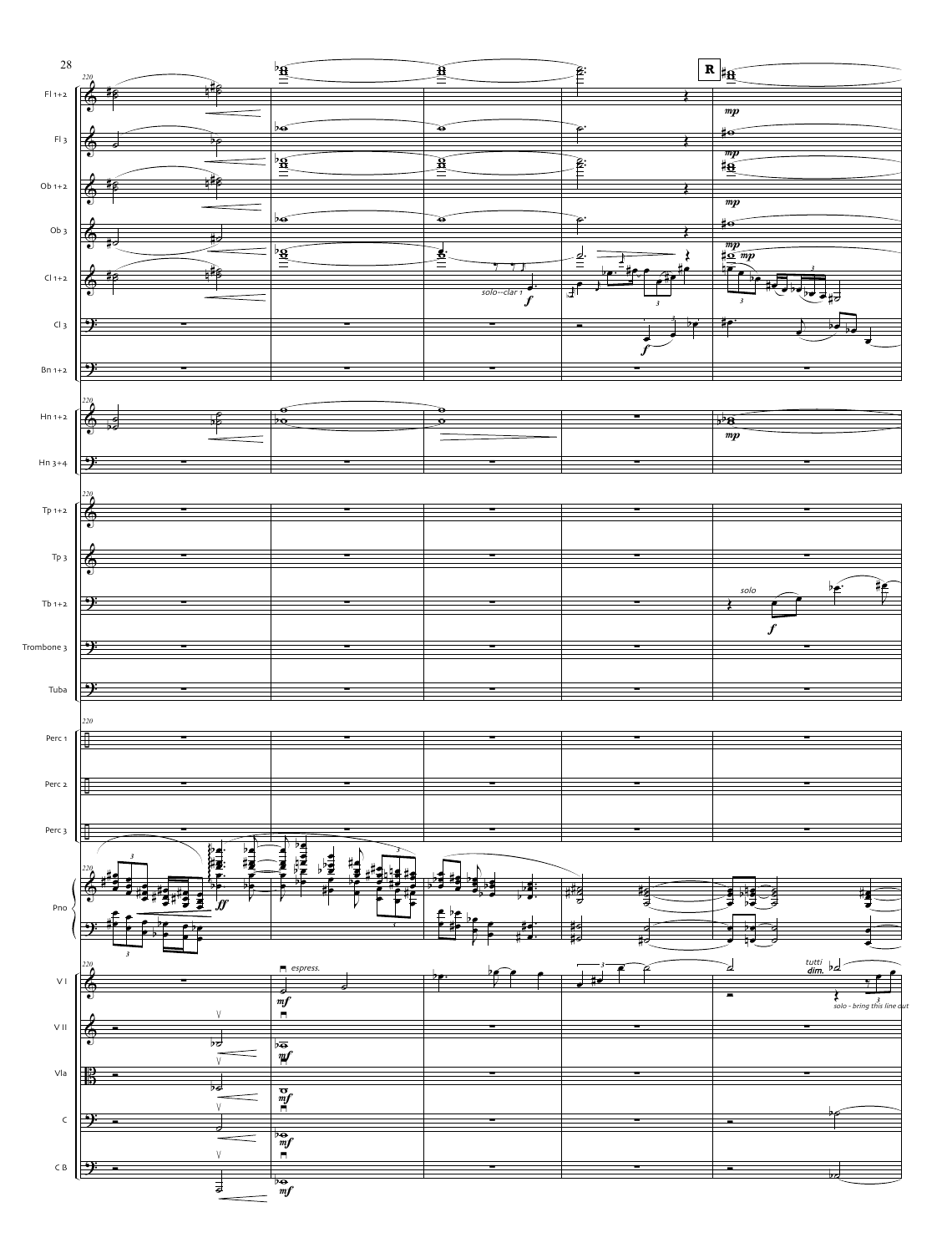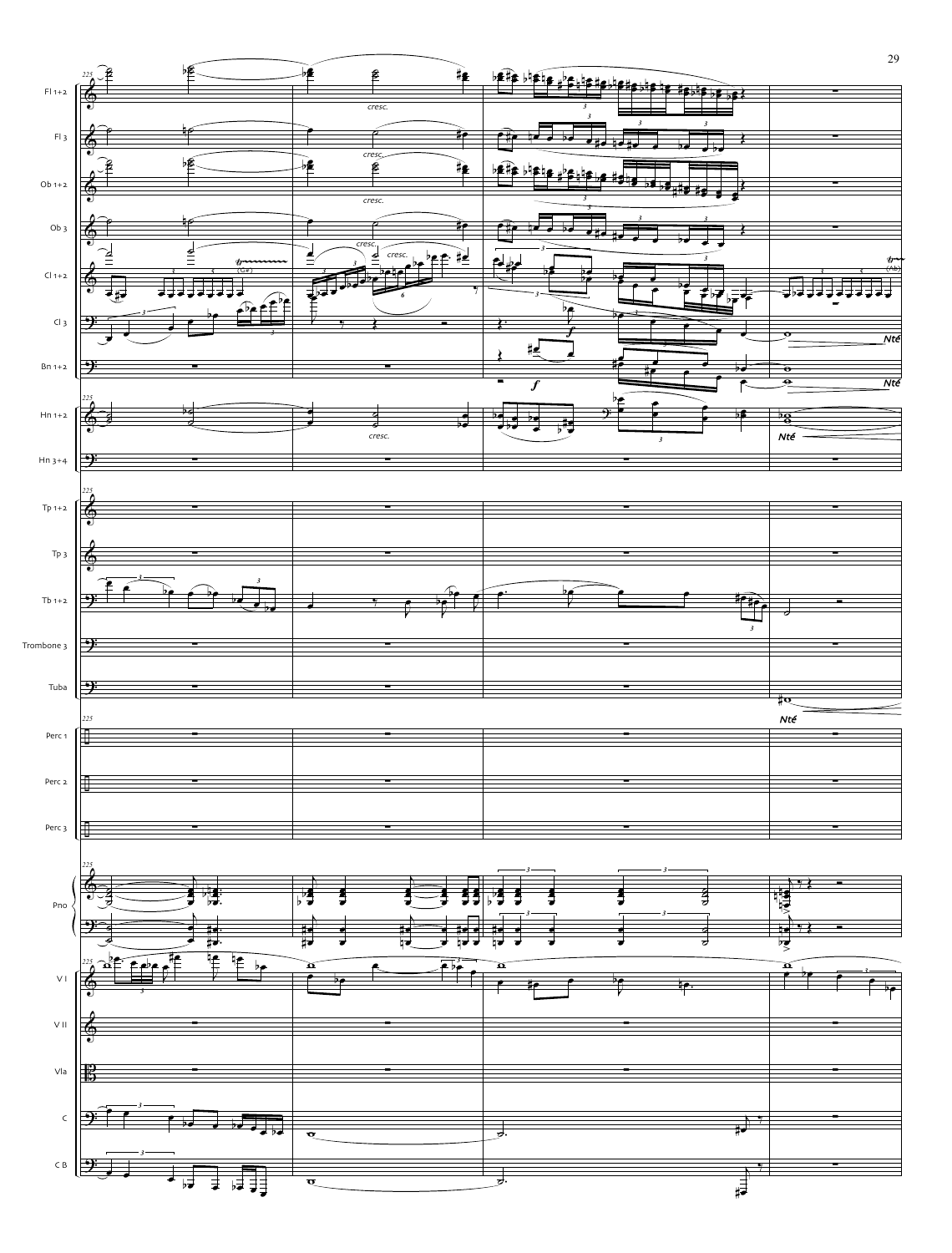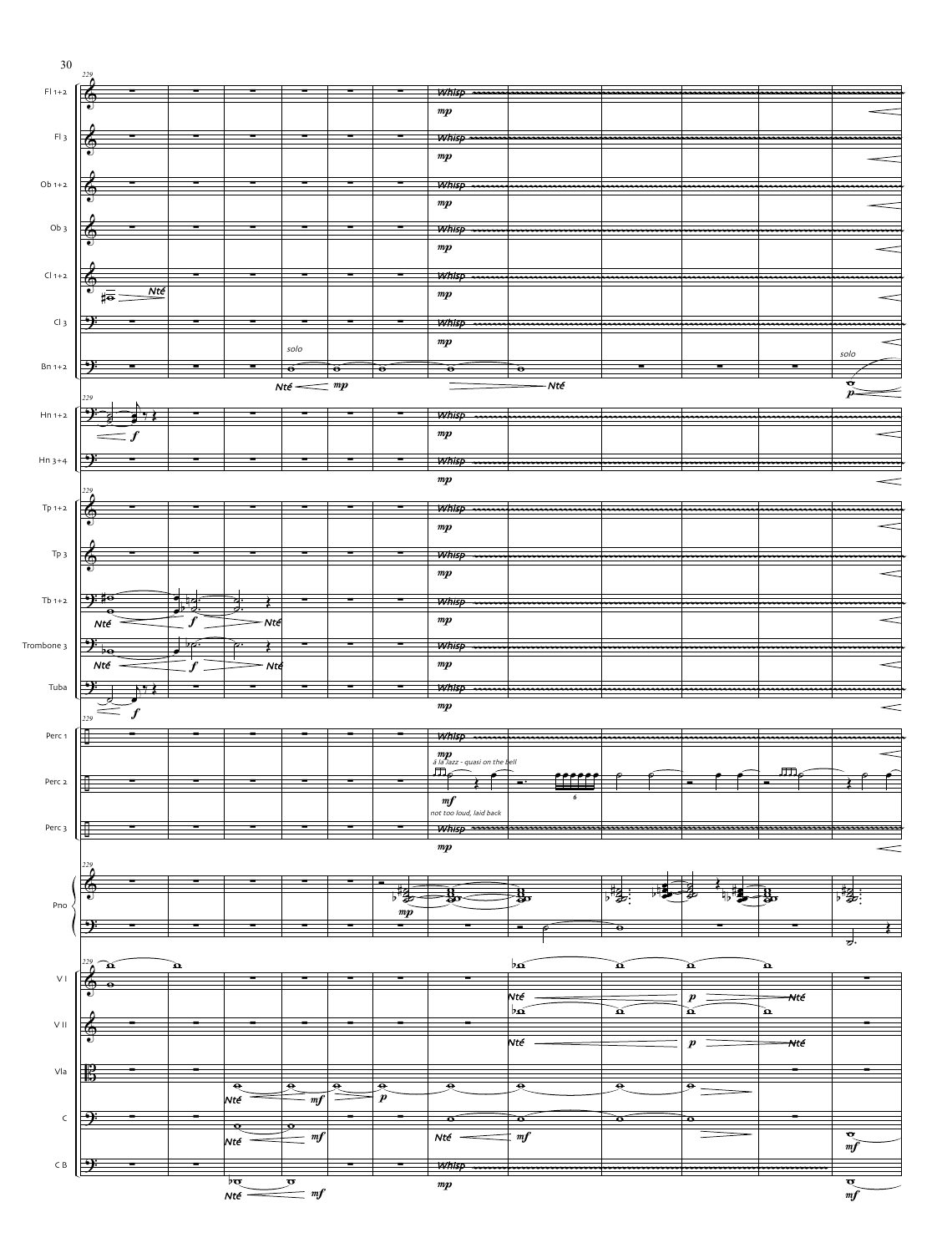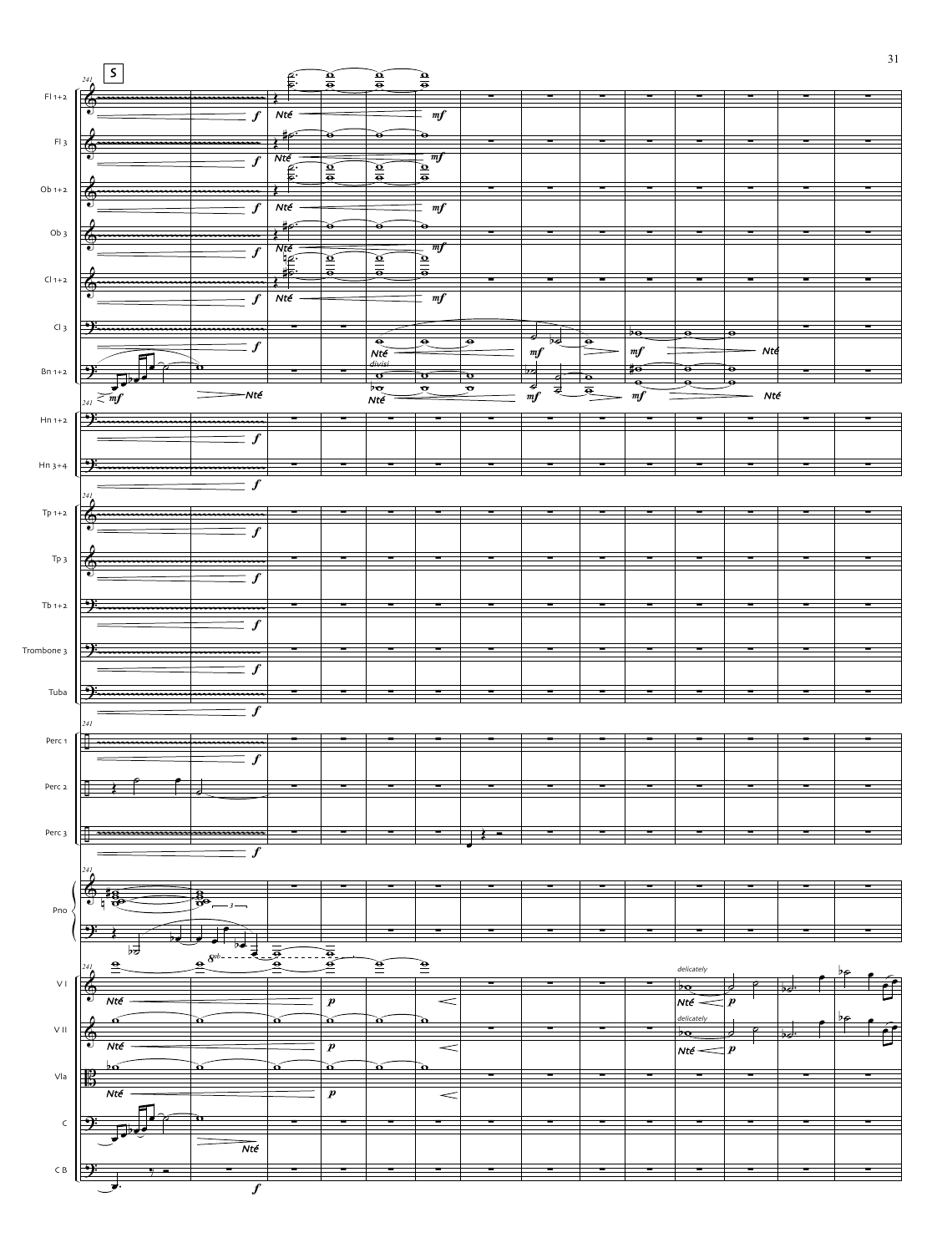

 $\it mf$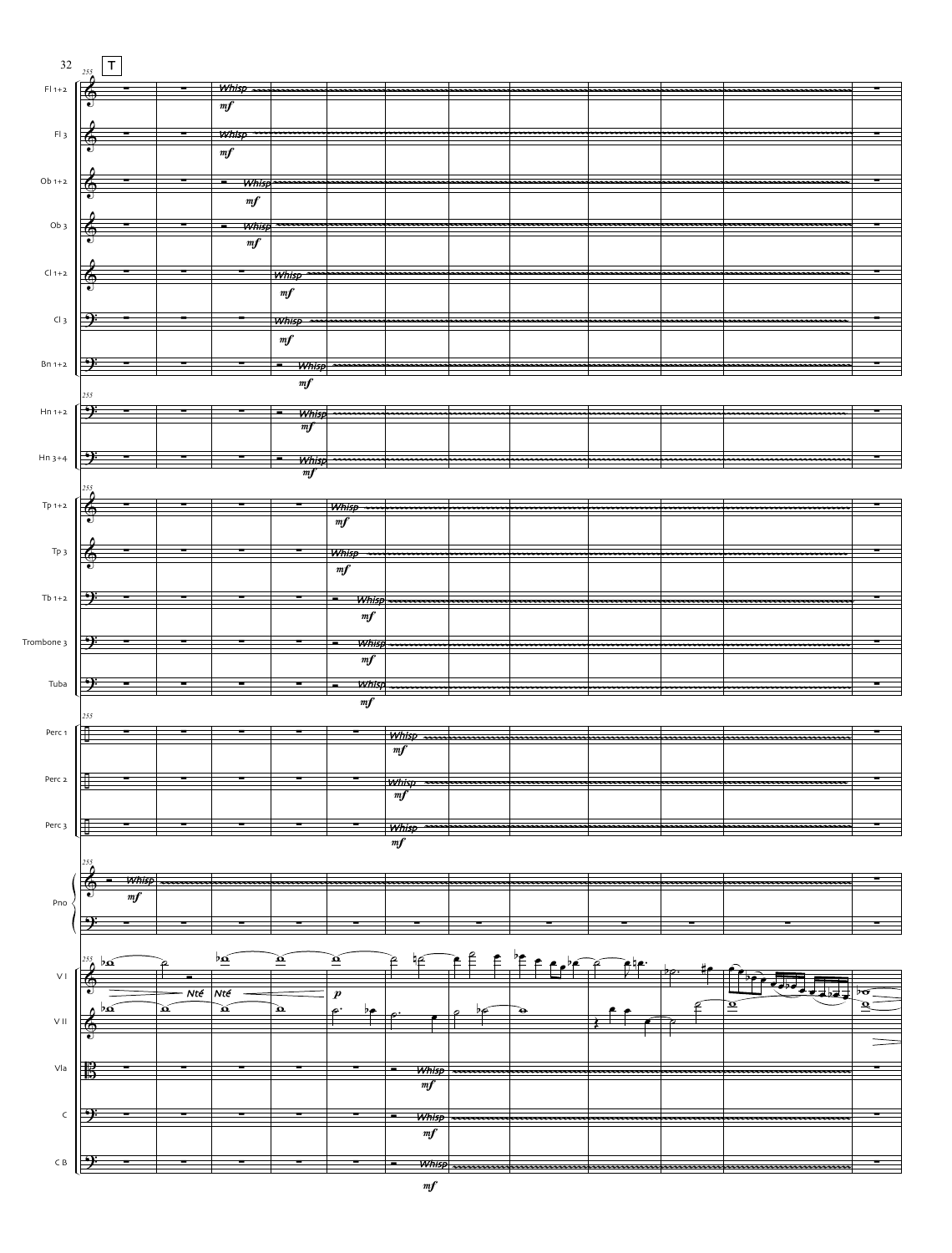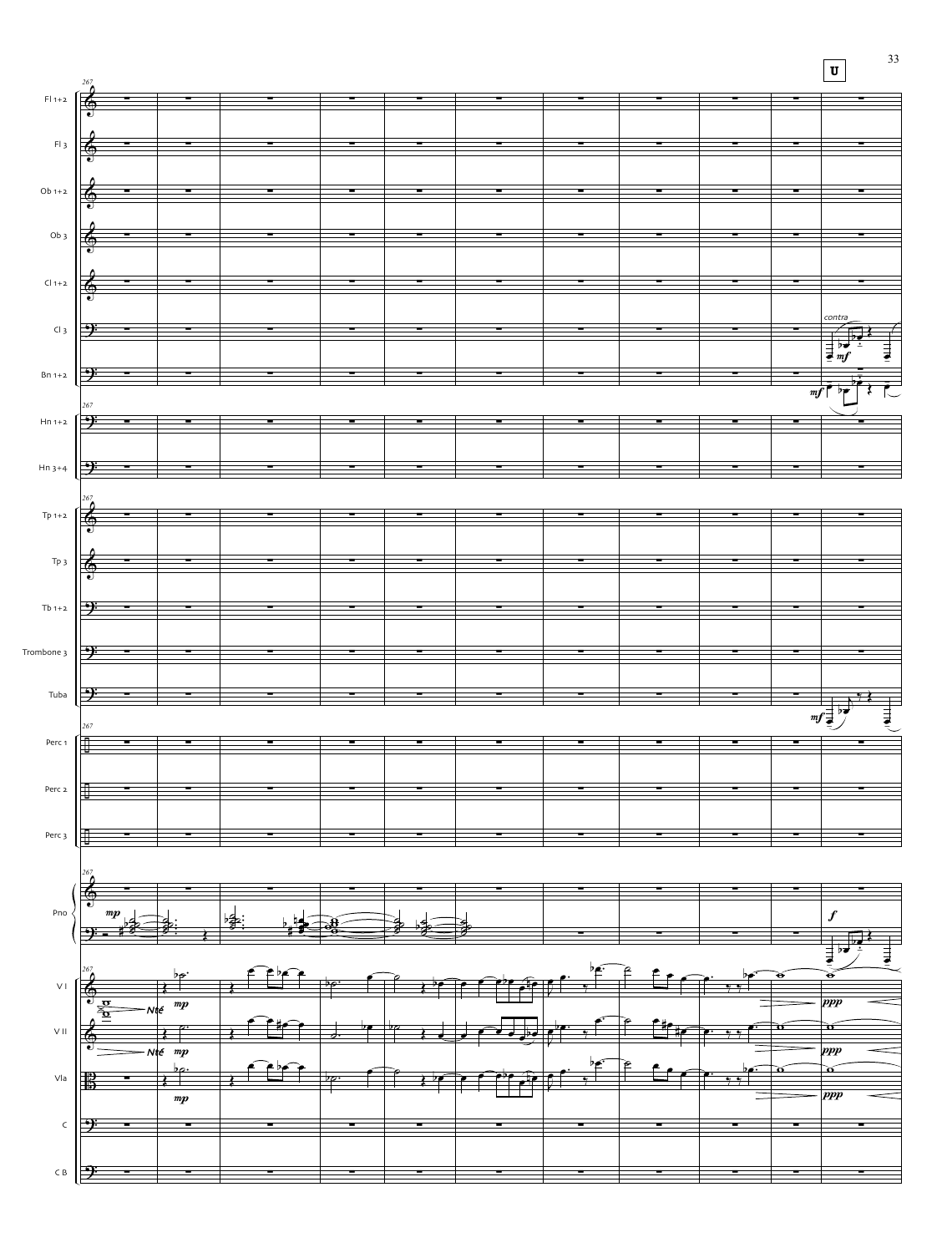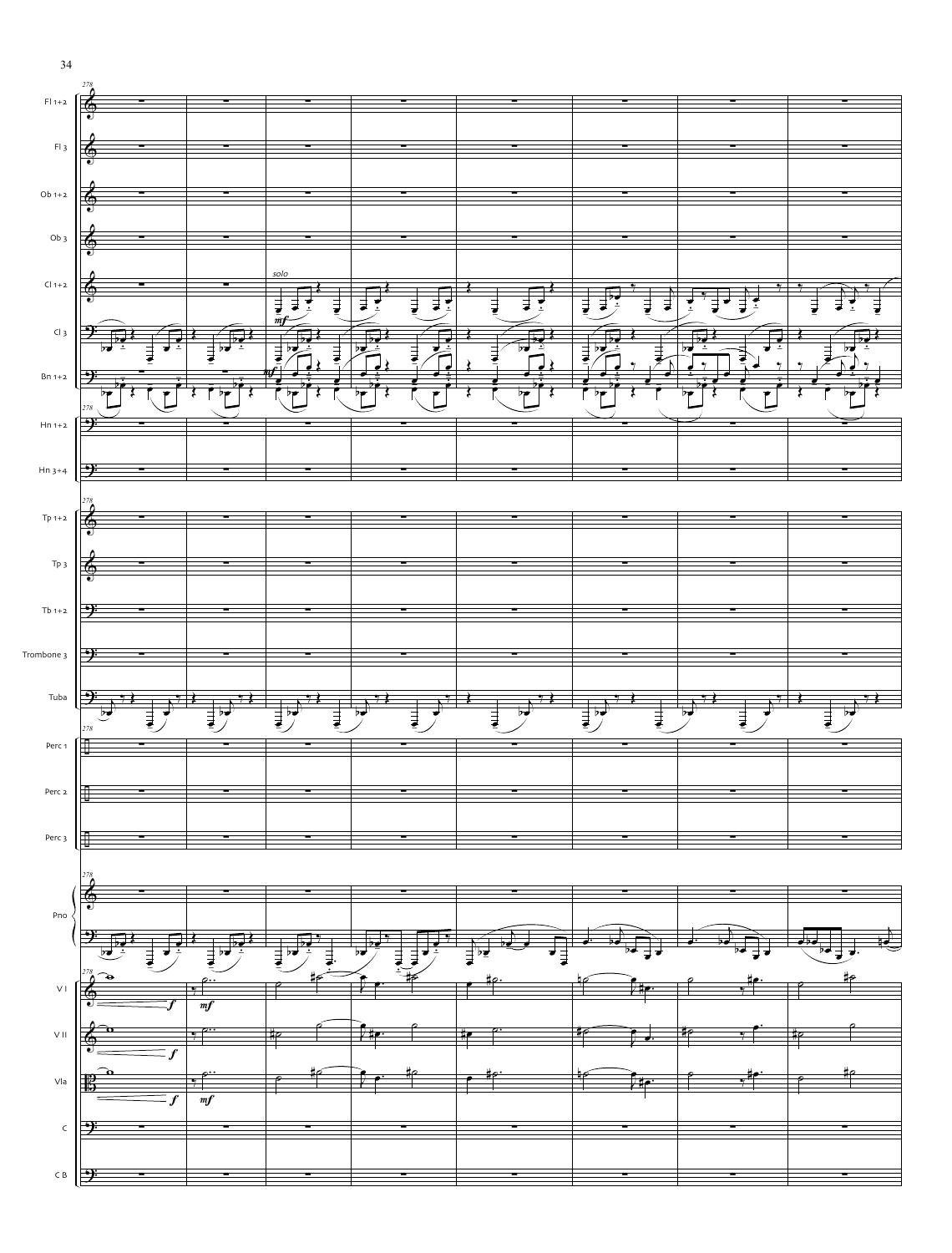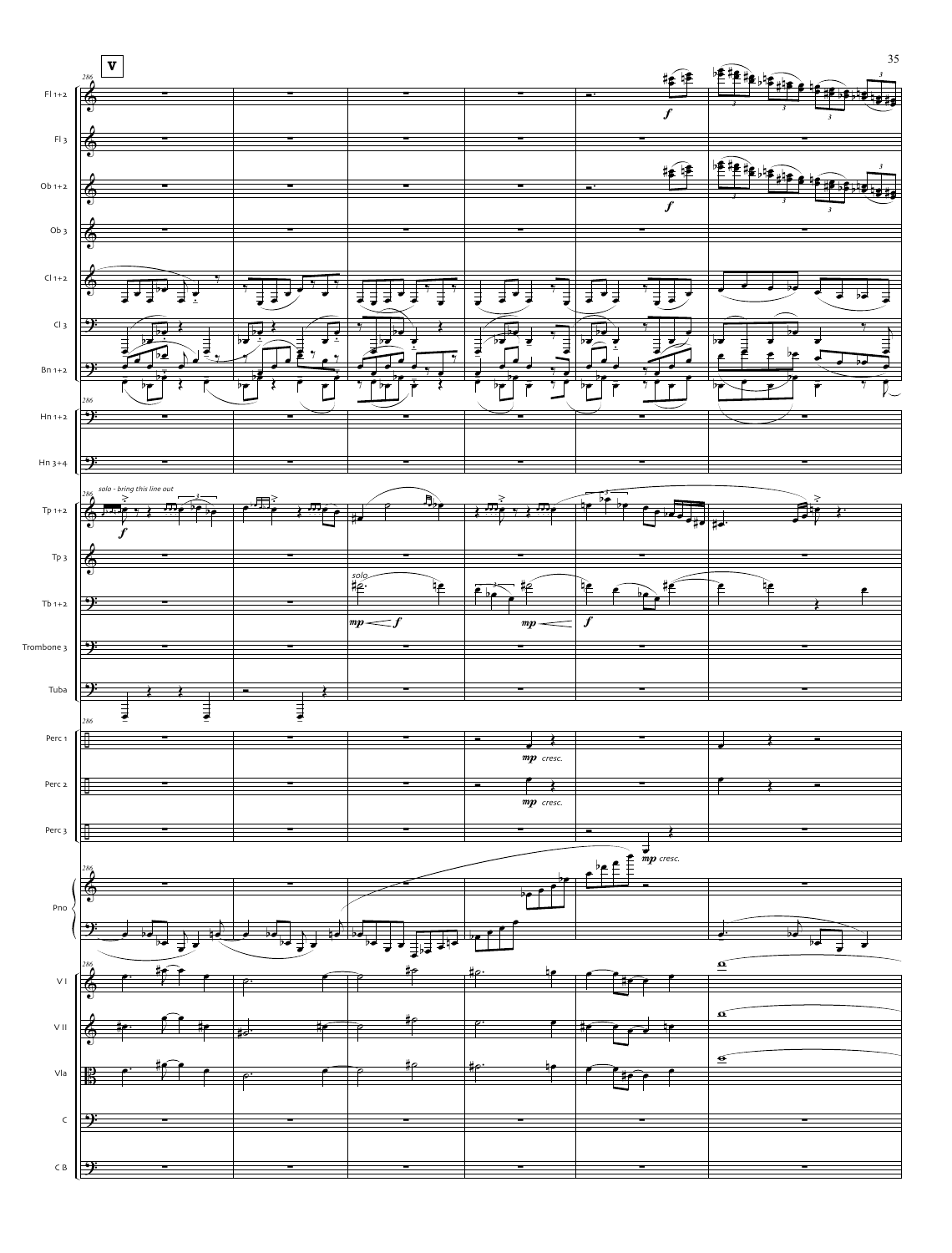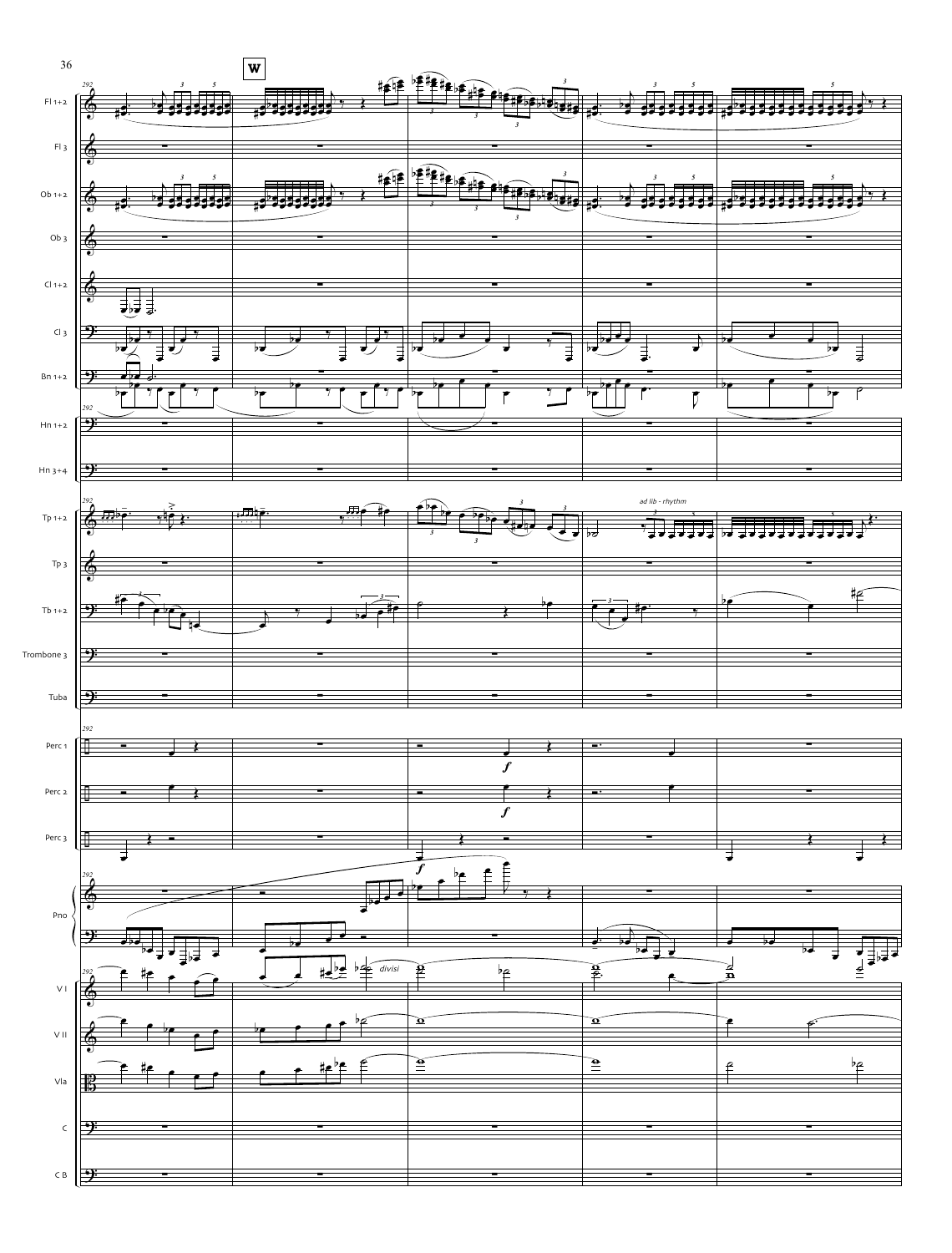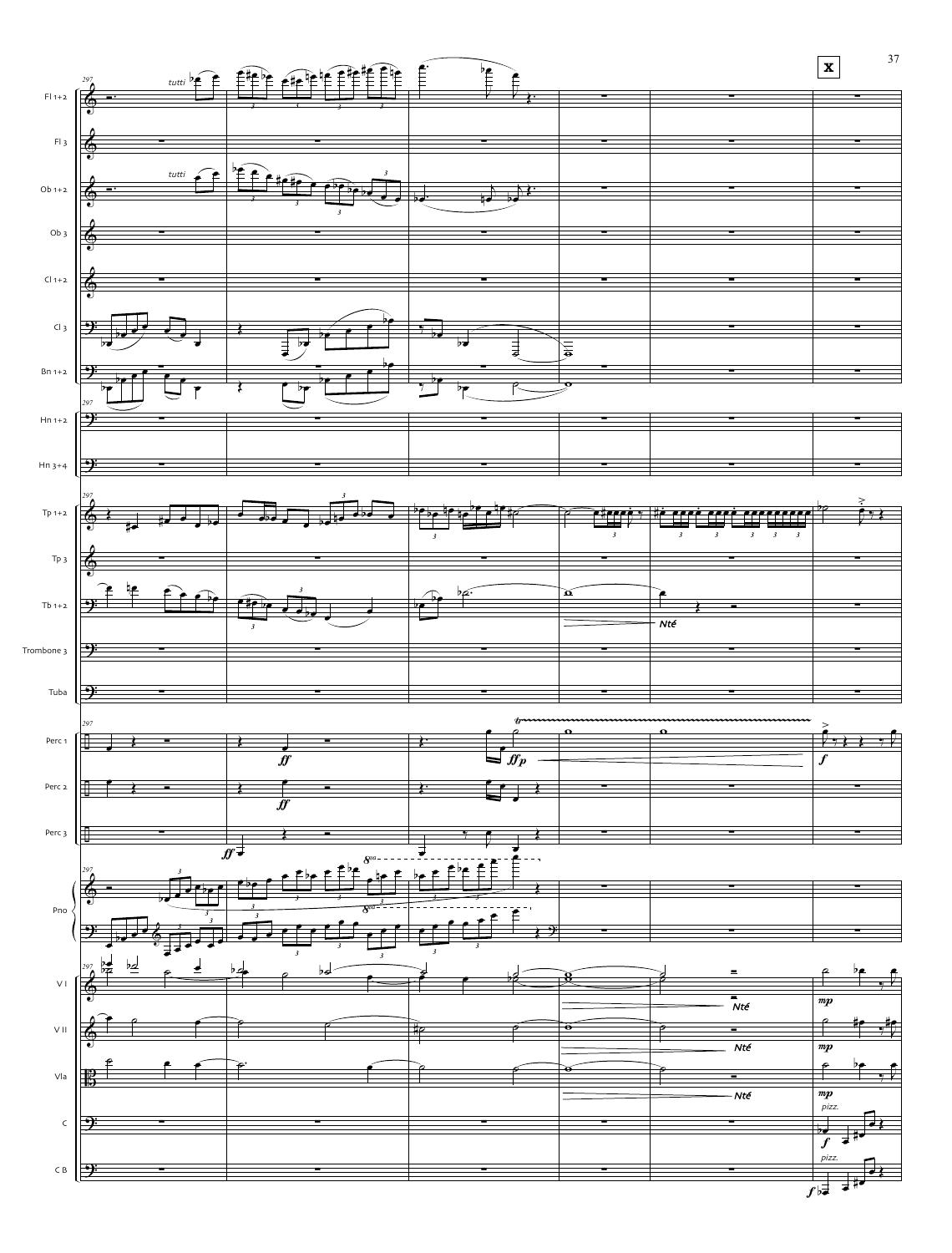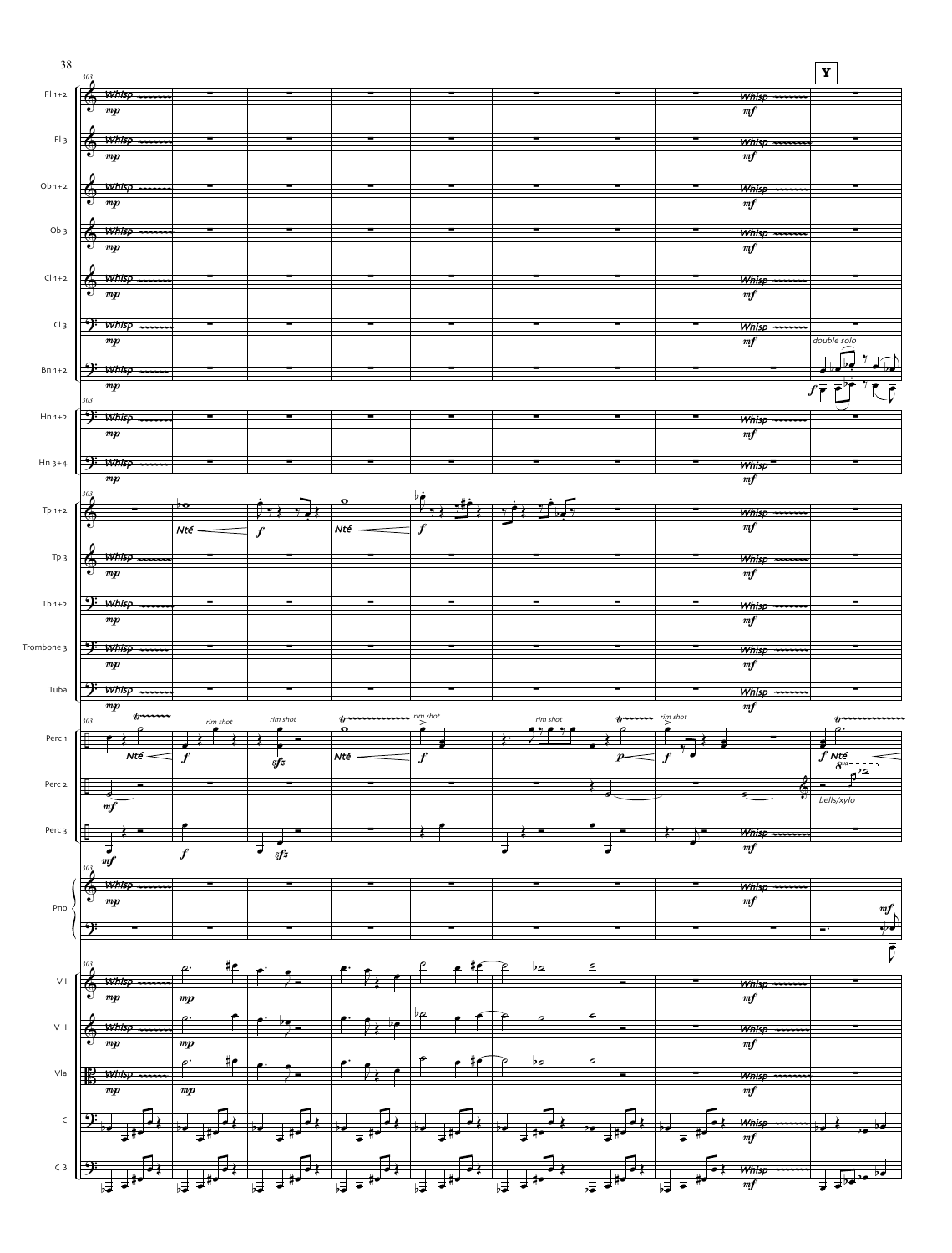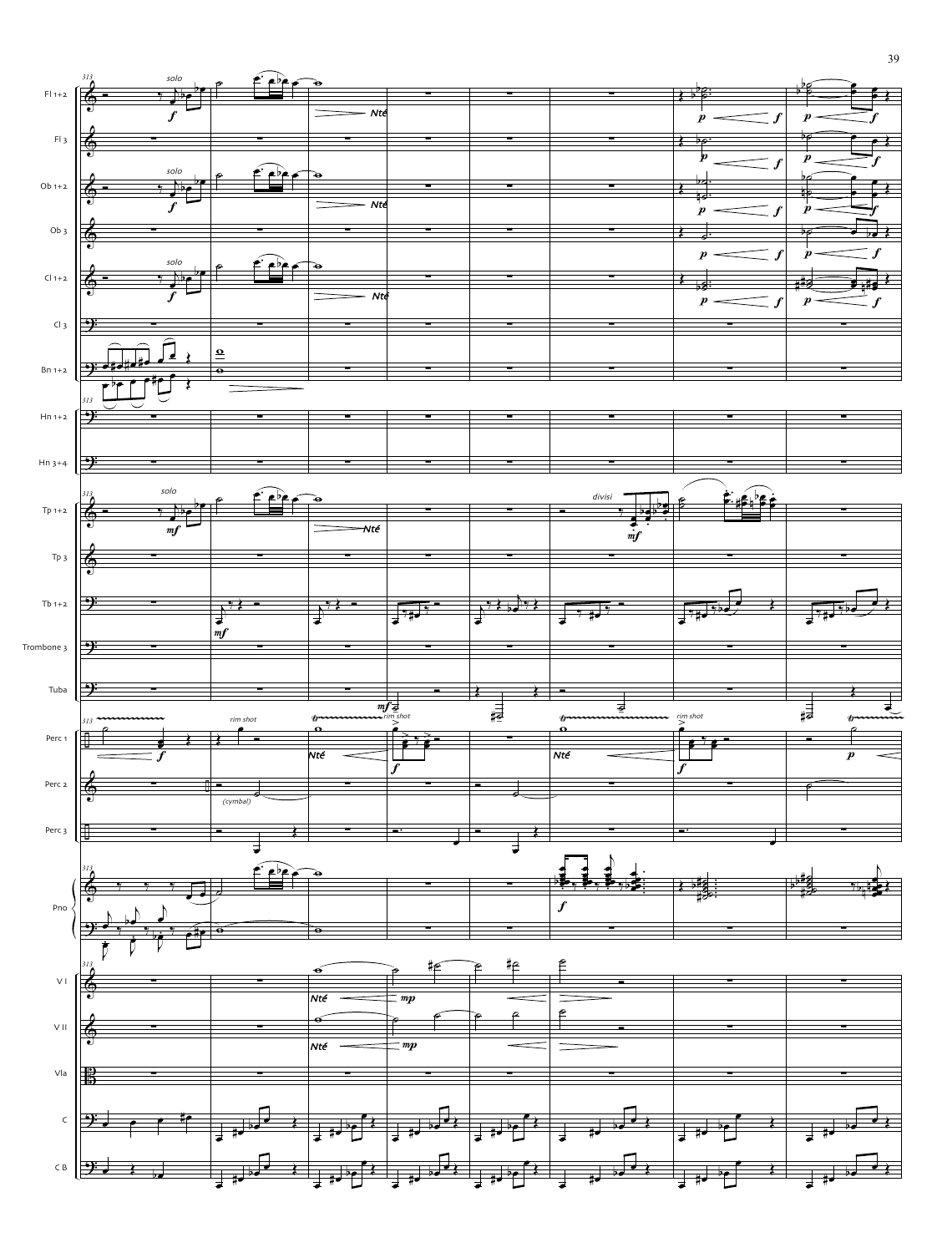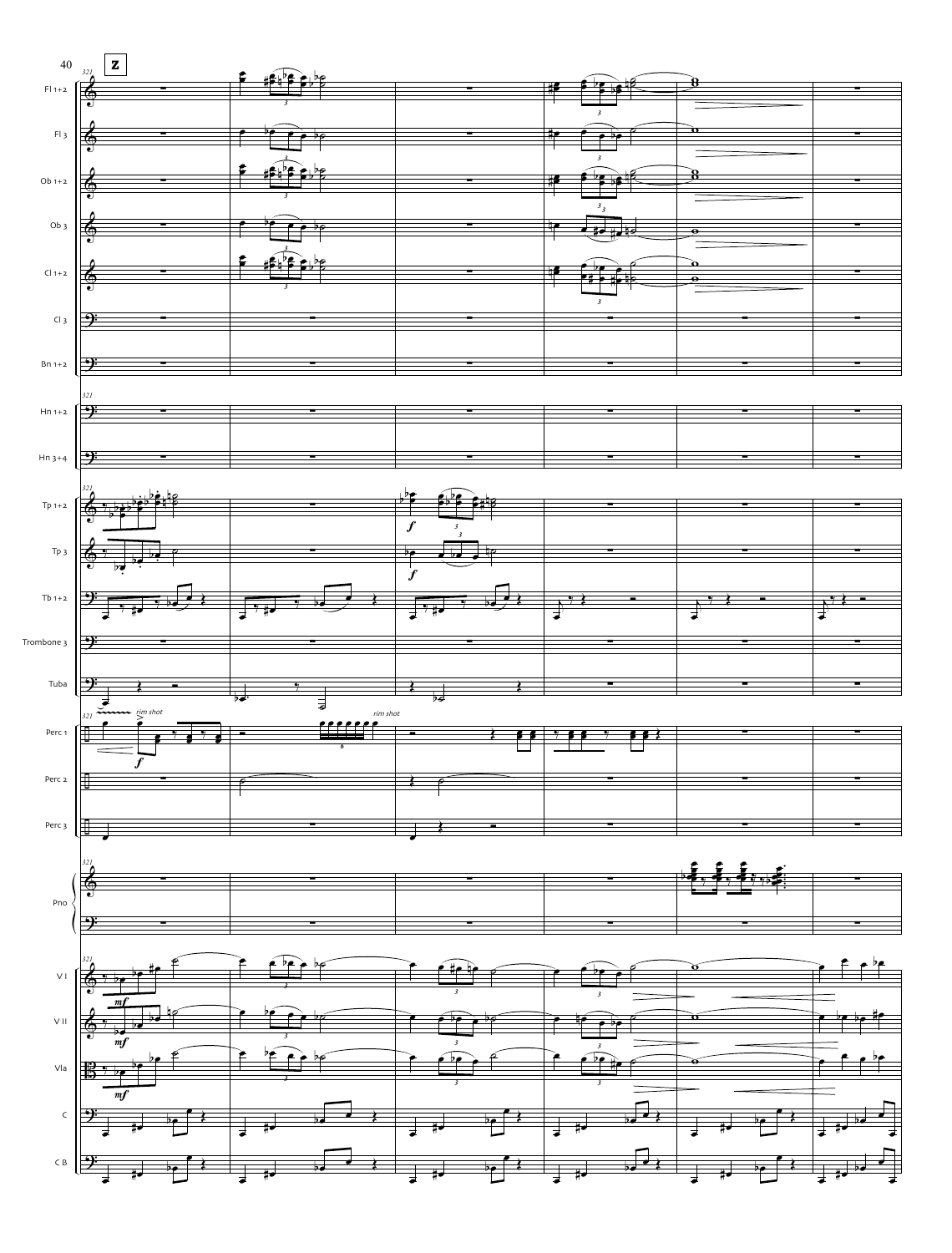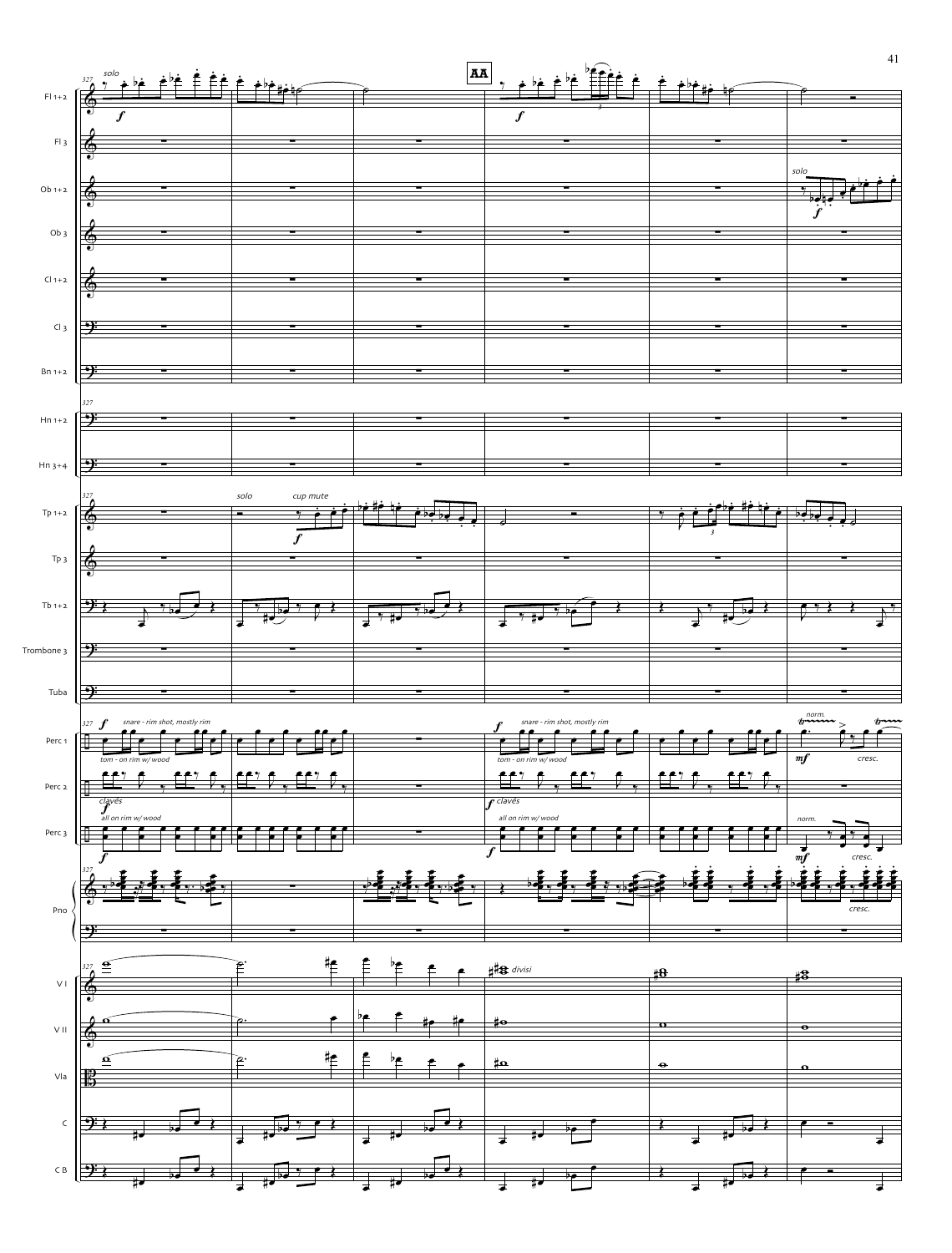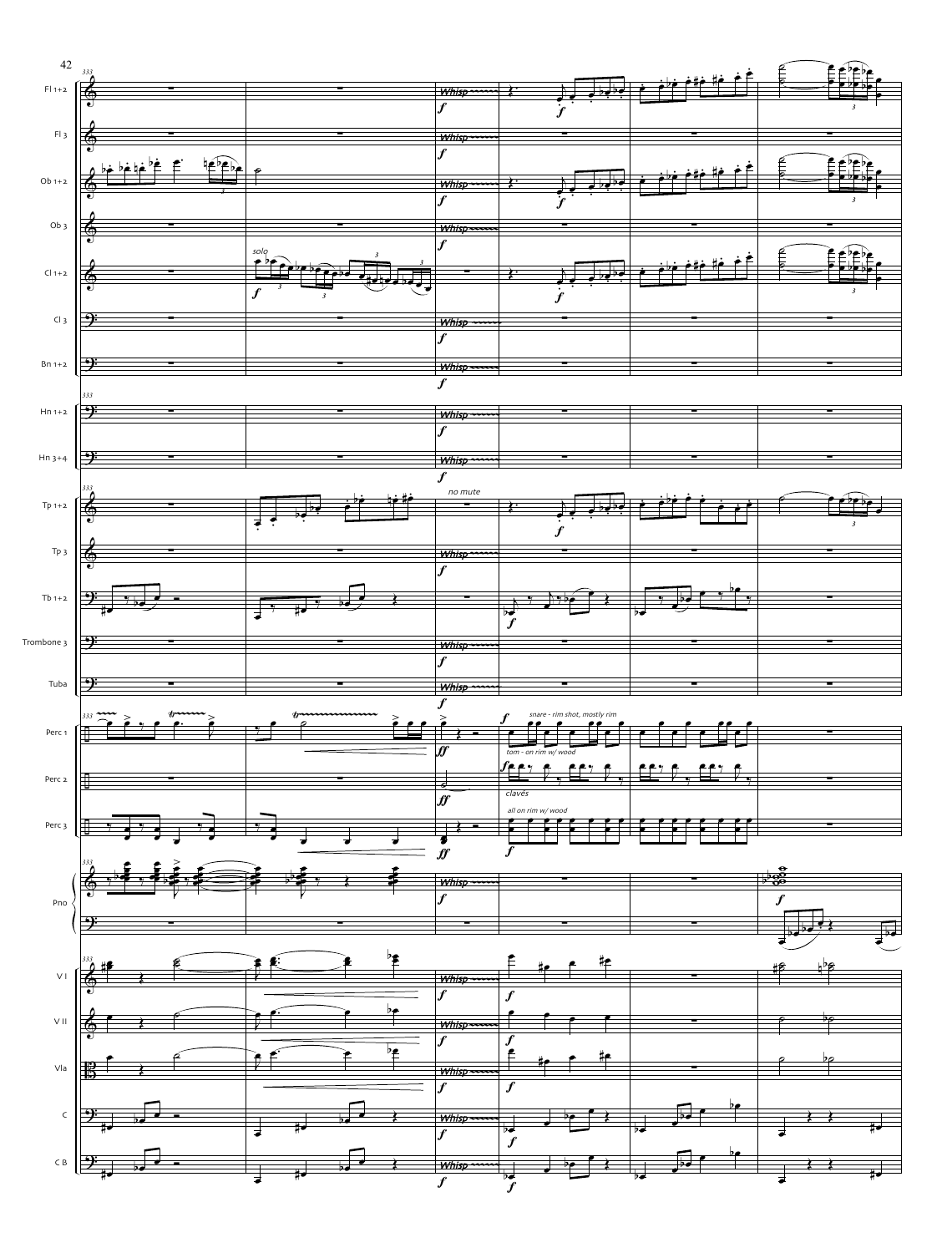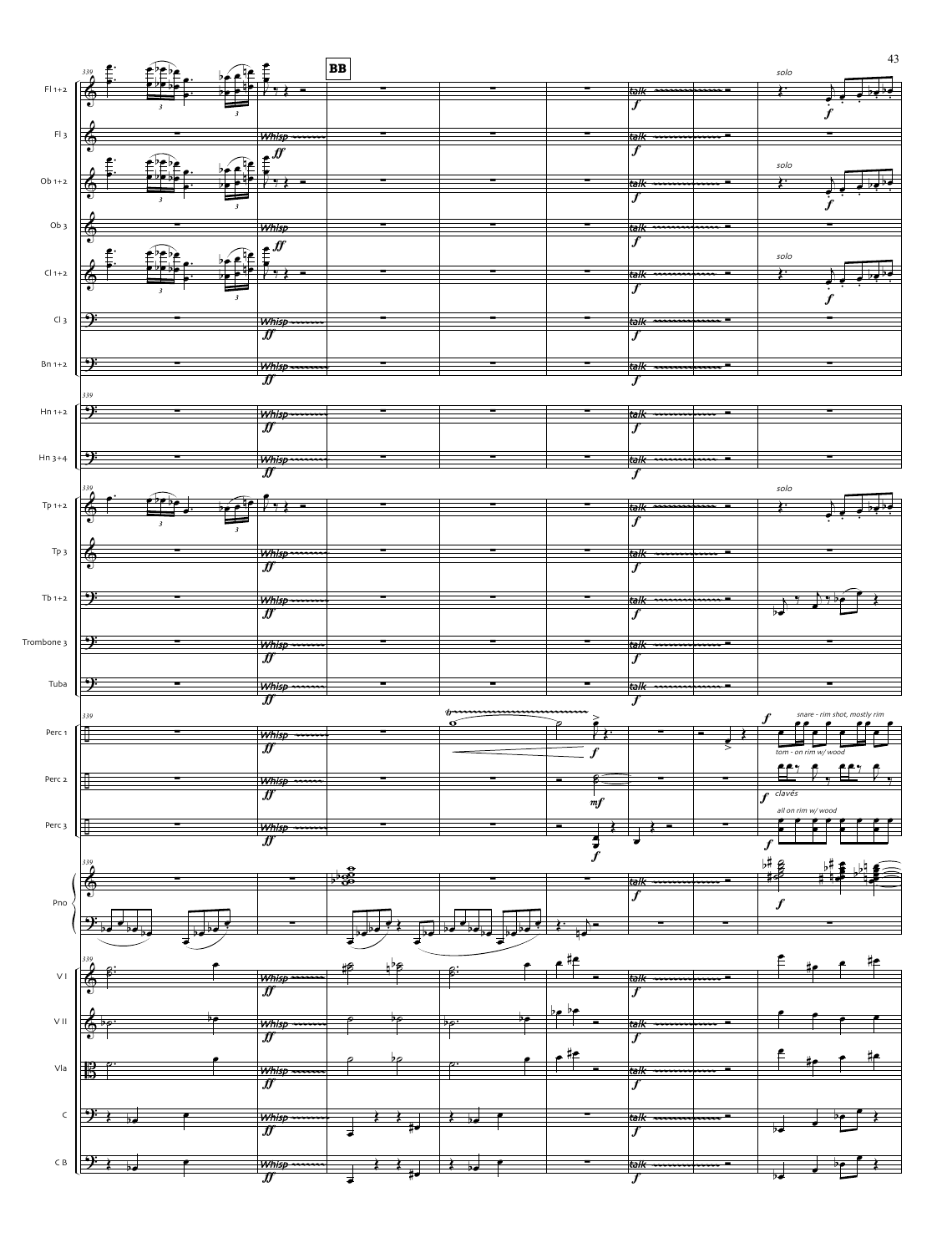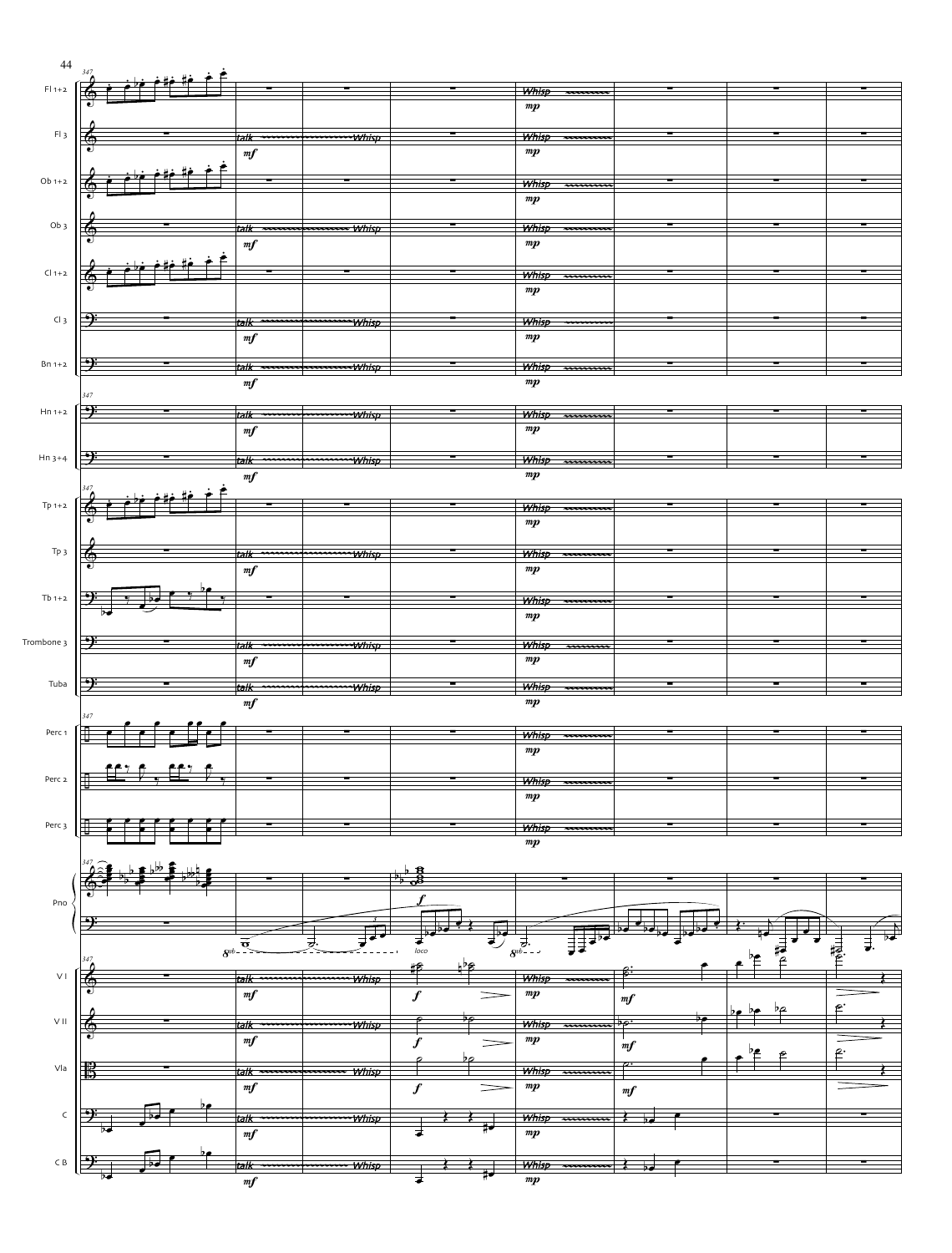